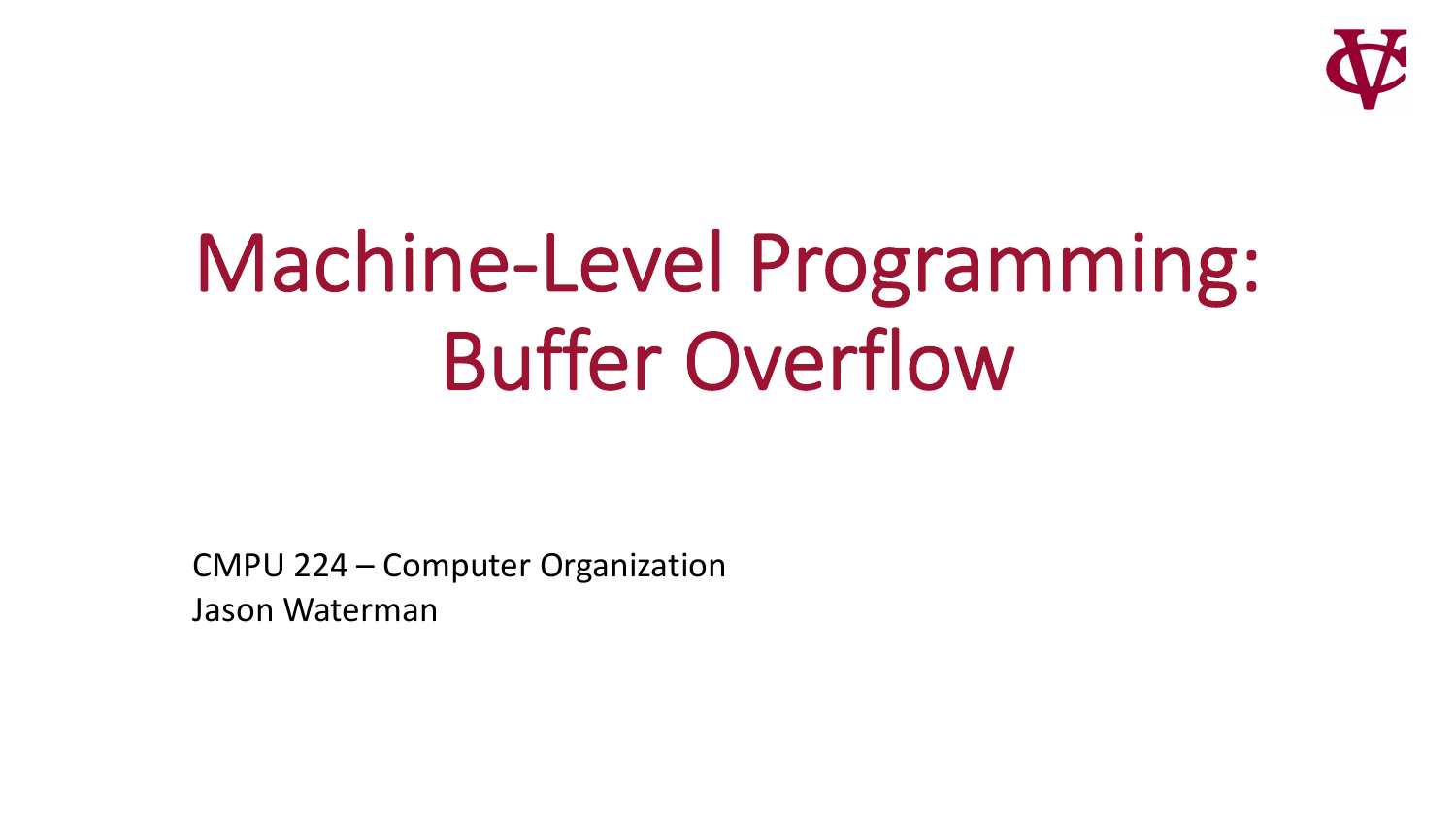## x86-64 Linux Memory Layout



0x00007FFFFFFFFFFF **Stack Text** Data **Heap** 8MB Shared Libraries Kernel Memory Your program

 $0x$ 

### • Stack

- Runtime stack (8MB limit)
- E. g., local variables

### • Heap

- Dynamically allocated as needed
- When malloc() is called

### • Data

- Statically allocated data
- E.g., global vars, static vars, string constants
- Text / Shared Libraries
	- Executable machine instructions
	- Read-only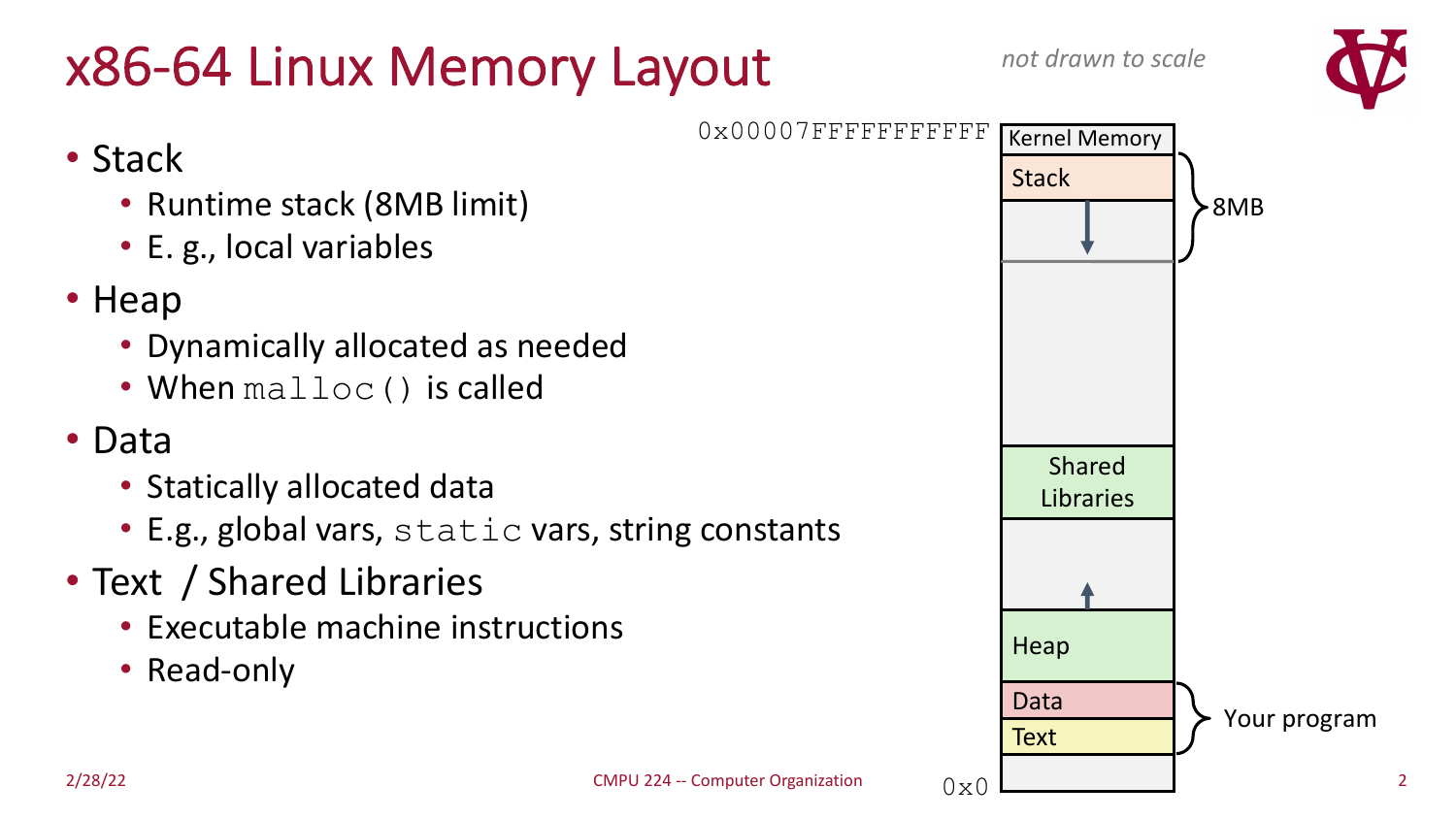# String Library Code



### • Implementation of Linux function gets()

- gets () reads a line from stdin into the buffer pointed to by s until either a terminating newline or EOF, which it replaces with a null byte
- No way to specify limit on number of characters to read
- Similar problems with other library functions
	- strcpy, strcat: Copy strings of arbitrary length
	- scanf, fscanf, sscanf, when given  $\frac{1}{6}$  s conversion specification

```
/* Get string from stdin */
char *gets(char *s){
  char *_{p} = s;
  int c = getchar();
  while (c != EOF && c != '\n)
  { 
   *p++ = c;c = qetchar();
  }
  \star_{\text{D}} = \cdot \setminus 0';
  return s;
}
```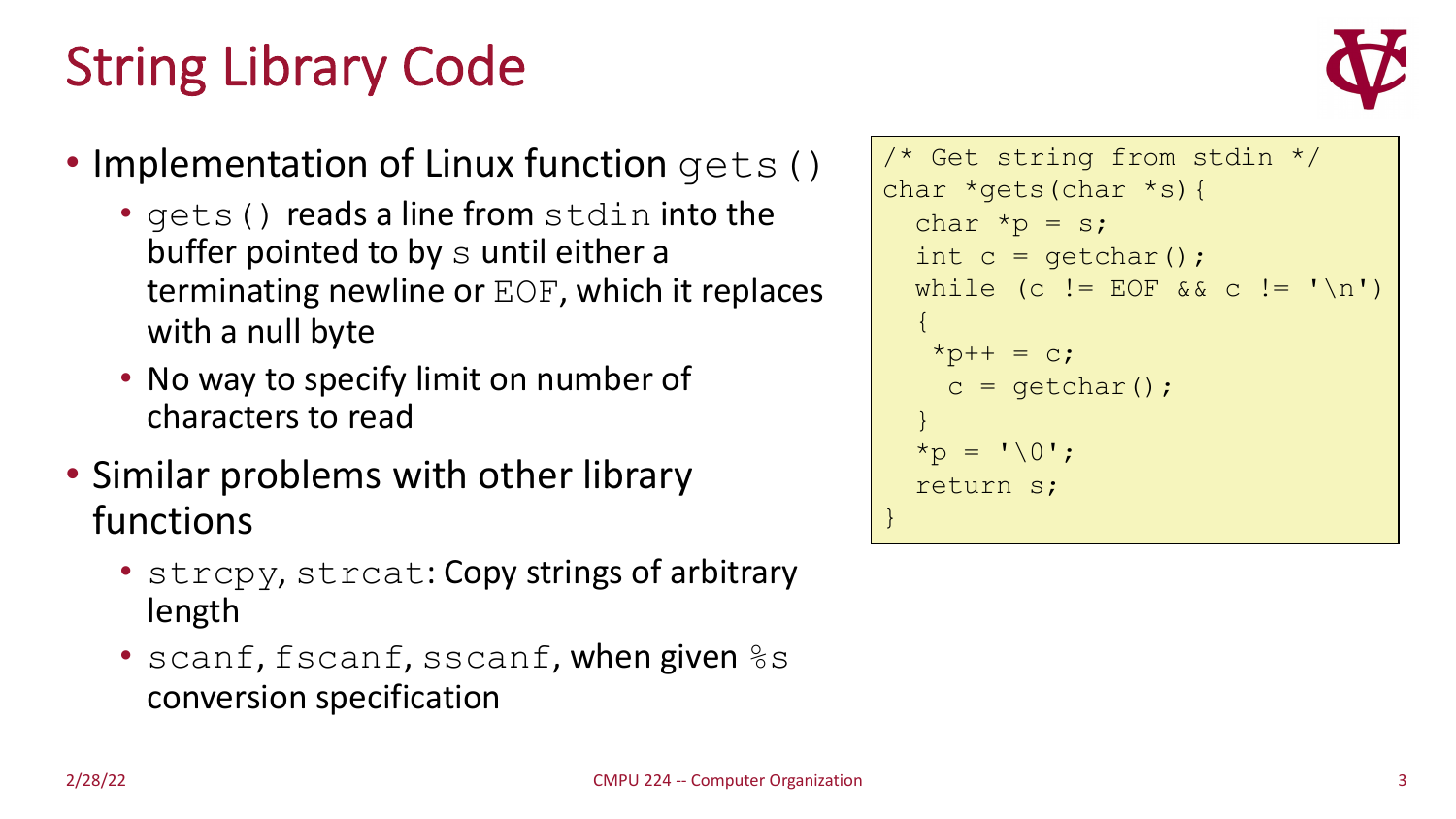

#### **NAME**

gets - get a string from standard input (DEPRECATED)

#### **SYNOPSIS**

**#include <stdio.h> char \*gets(char \***s**);**

#### **DESCRIPTION**

Never use this function.

**gets**() reads a line from stdin into the buffer pointed to by s until either a terminating newline or **EOF**, which it replaces with a null byte ('\0'). No check for buffer overrun is performed (see BUGS below).

#### **RETURN VALUE**

**gets**() returns s on success, and NULL on error or when end of file occurs while no characters have been read. However, given the lack of buffer overrun checking, there can be no guarantees that the function will even return.

#### **BUGS**

Never use **gets**(). Because it is impossible to tell without knowing the data in advance how many characters **gets**() will read, and because **gets**() will continue to store characters past the end of the buffer, it is extremely dangerous to use. It has been used to break computer security. Use **fgets**() instead.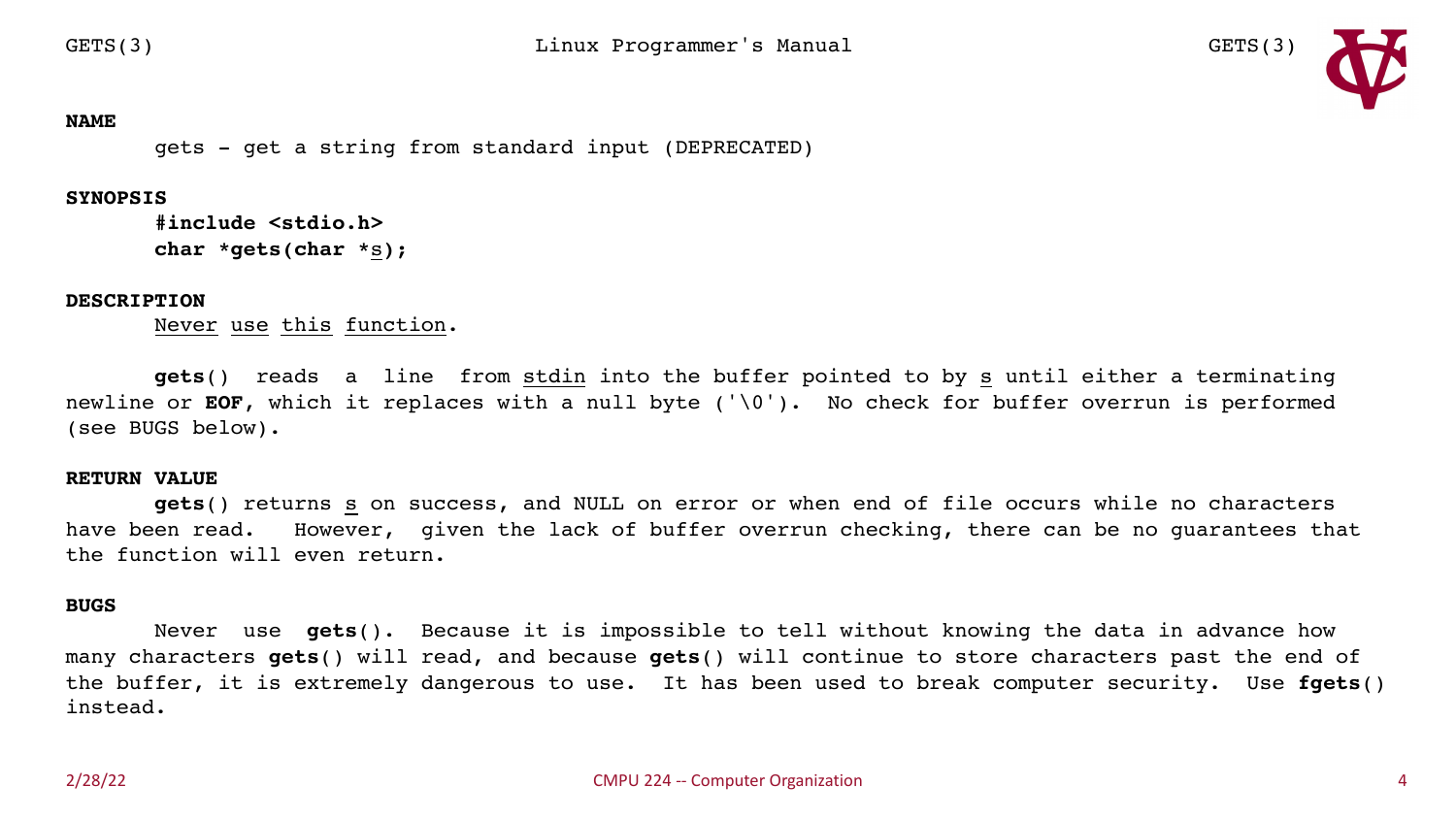### Vulnerable Buffer Code

### #include <stdio.h>

```
// Compile with:
// gcc -Og -fno-stack-protector -o bufdemo bufdemo.c
void echo(void) {
  char buf[4]; // Way too small!!! \leftarrow btw, how big
  gets(buf);
  puts(buf);
}
void call_echo(void) {
  echo();
}
void main(void) {
  puts('Type a string:');
  call echo();
}
                                         is big enough?
```

```
Linux>./bufdemo
Type a string:
012
012
```
Linux>*./bufdemo* Type a string: *012345678901234567890123* 012345678901234567890123

Linux>./bufdemo Type a string: *0123456789012345678901234* Segmentation fault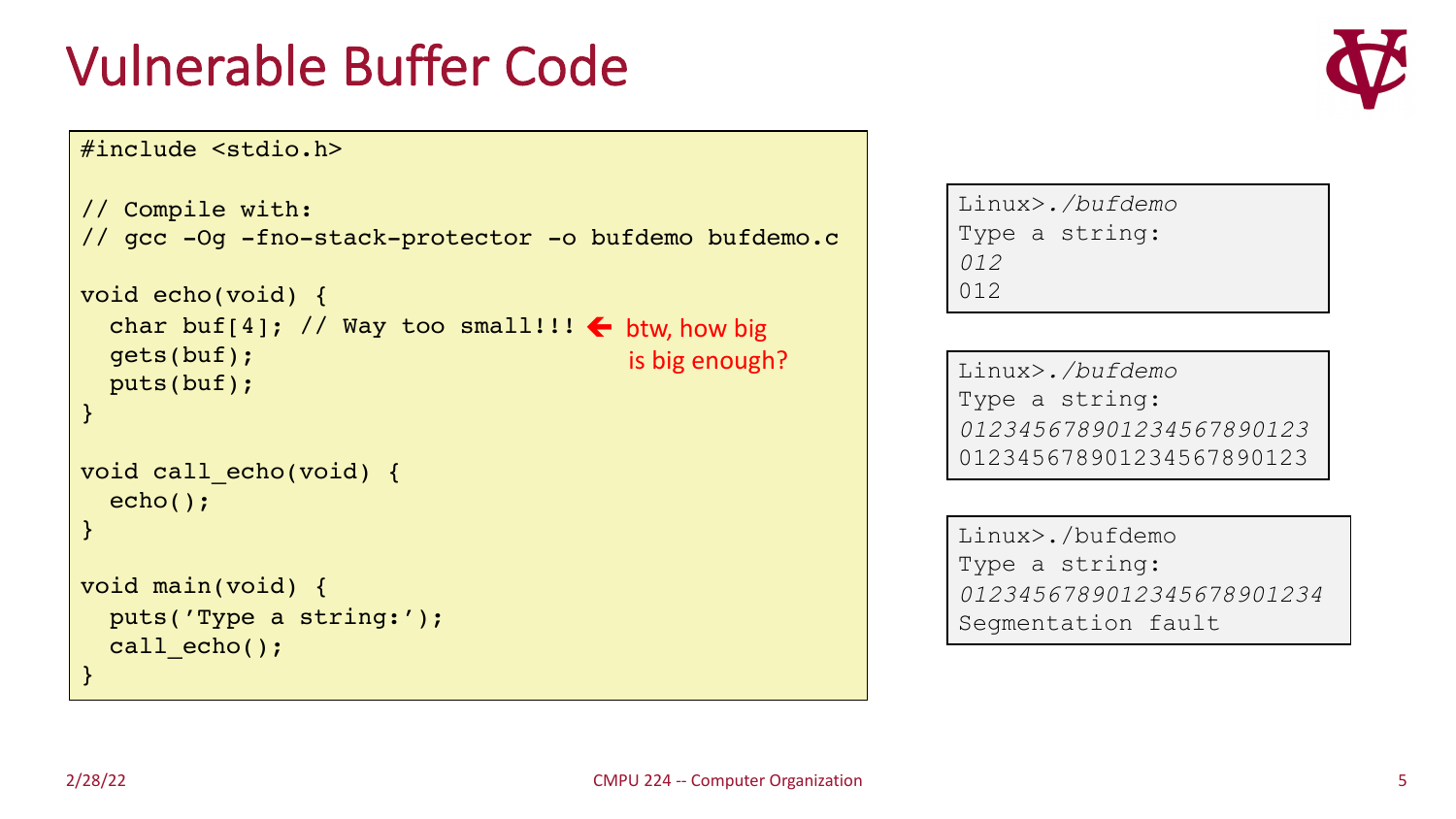## Such problems are a BIG deal

- Generally called a "buffer overflow"
	- when exceeding the memory size allocated for an array
- Why a big deal?
	- It's the #1 technical cause of security vulnerabilities
- Most common form
	- Unchecked lengths on string inputs
	- Particularly for bounded character arrays on the stack
		- sometimes referred to as stack smashing

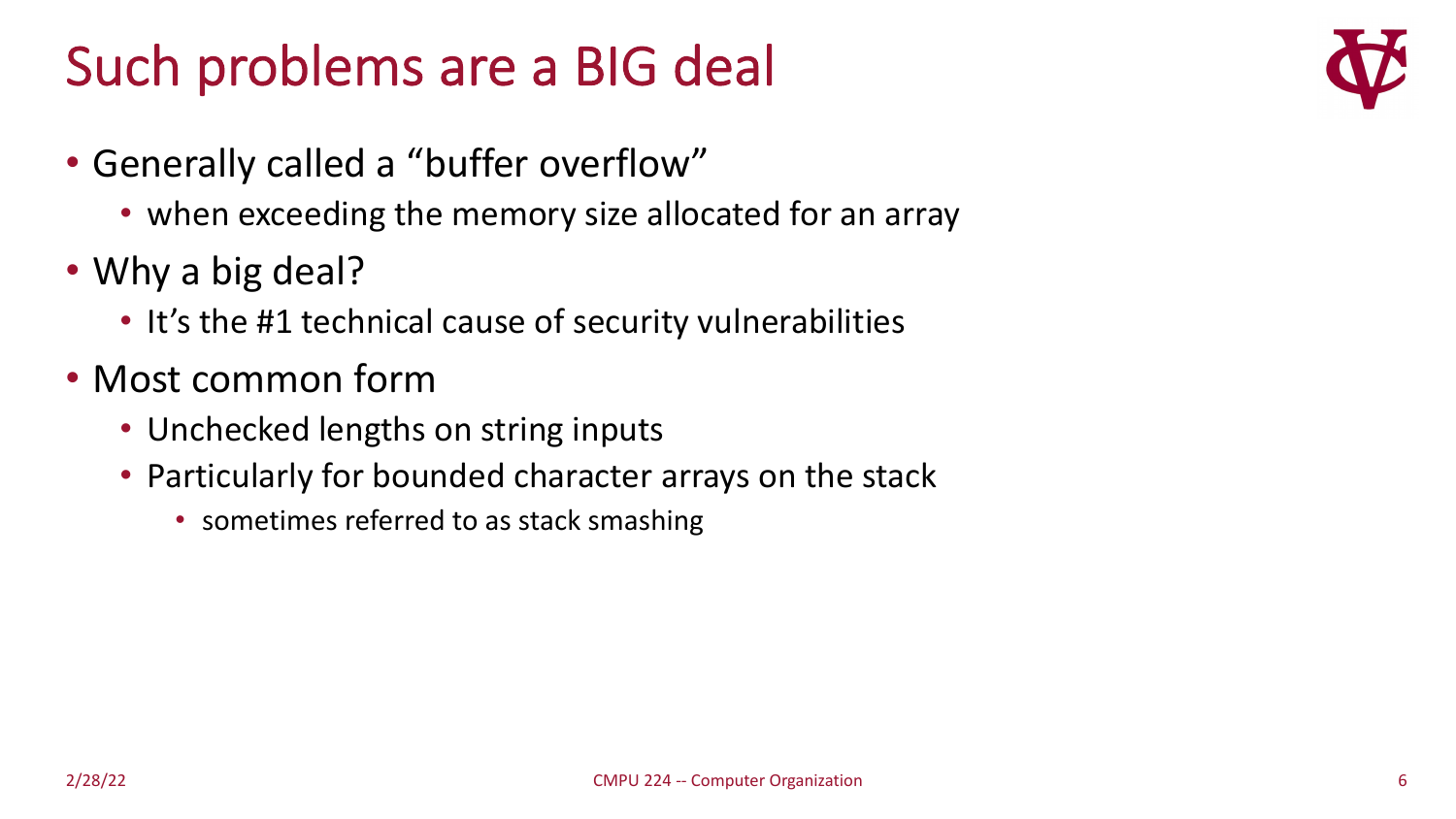### Buffer Overflow Disassembly



| #include <stdio.h></stdio.h>         | 0000000000400614 <echo>:</echo>         |                |       |                              |
|--------------------------------------|-----------------------------------------|----------------|-------|------------------------------|
|                                      | $\bigtriangledown$ 400614:              | 48 83 ec 18    | sub   | $$0x18,$ $$rsp$              |
| // Compile with:                     | 400618:                                 | 48 89 e7       | mov   | %rsp, %rdi                   |
| // gcc -Og -fno-stack-protector -o \ | 40061b:                                 | e8 a6 ff ff ff | callq | 4005c6 <gets></gets>         |
| bufdemo bufdemo.c                    | 400620:                                 | 48 89 e7       | mov   | %rsp, %rdi                   |
|                                      | 400623:                                 | e8 68 fe ff ff | callq | 400490 <puts@plt></puts@plt> |
| void echo(void) {                    | 400628:                                 | 48 83 c4 18    | add   | $$0x18,$ $$rsp$              |
| char buf[4]; // Way too small!!!     | 40062c:                                 | c3             | retq  |                              |
| gets(buf);                           |                                         |                |       |                              |
| puts(buf);                           | 000000000040062d <call echo="">:</call> |                |       |                              |
| $\mathcal{F}$                        | $\rightarrow$ 40062d:                   | 48 83 ec 08    | sub   | $$0x8,$ $$rsp$               |
|                                      | $-400631:$                              | e8 de ff ff ff | callq | 400614 <echo></echo>         |
| void call echo(void) {               | 400636:                                 | 48 83 c4 08    | add   | $$0x8,$ $$rsp$               |
| $echo()$ ;                           | 40063a:                                 | c3             | retq  |                              |
|                                      |                                         |                |       |                              |
|                                      | 000000000040063b <main>:</main>         |                |       |                              |
| void main(void) {                    | 40063b:                                 | 48 83 ec 08    | sub   | $$0x8,$ $$rsp$               |
| puts("Type a string:");              | 40063f:                                 | bf e4 06 40 00 | mov   | \$0x4006e4, %edi             |
| call $echo()$ ;                      | 400644:                                 | e8 47 fe ff ff | callq | 400490 <puts@plt></puts@plt> |
|                                      | 400649:                                 | e8 df ff ff ff | callq | 40062d <call echo=""></call> |
|                                      | 40064e:                                 | 48 83 c4 08    | add   | $$0x8,$ $$rsp$               |
|                                      | 400652:                                 | c3             | retq  |                              |
|                                      |                                         |                |       |                              |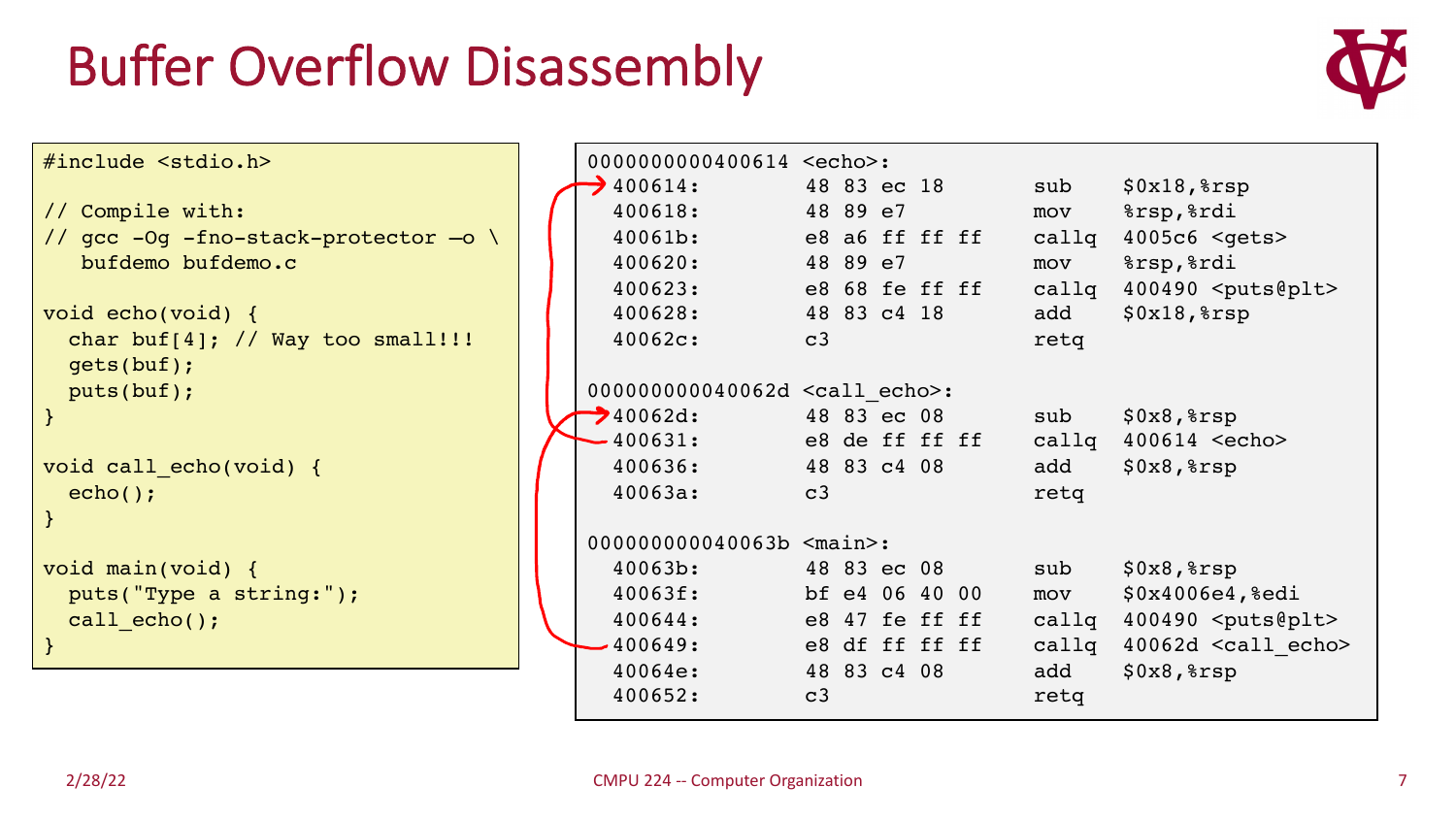

}

puts(buf);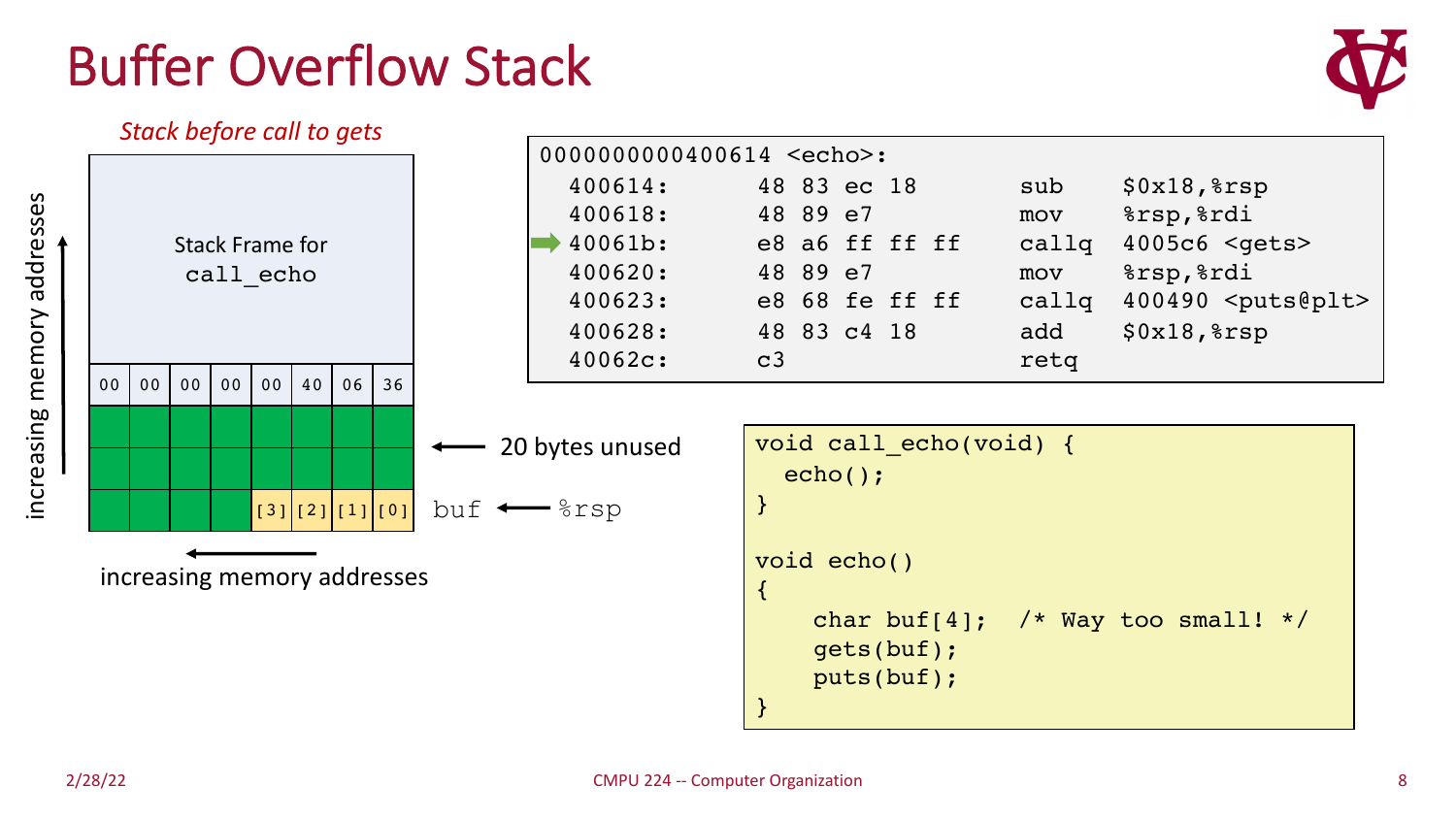

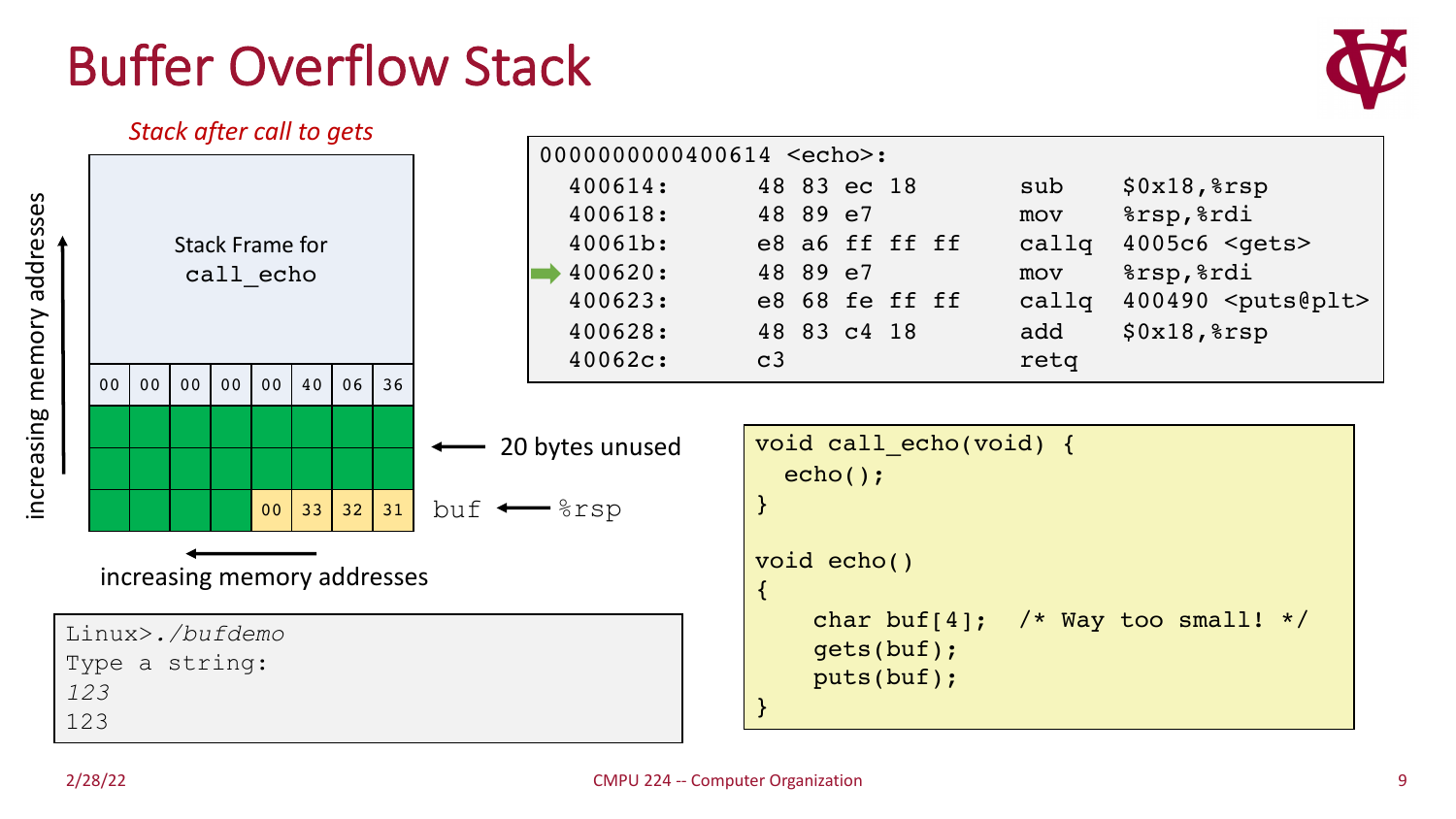### Overflowed buffer but didn't corrupt return address



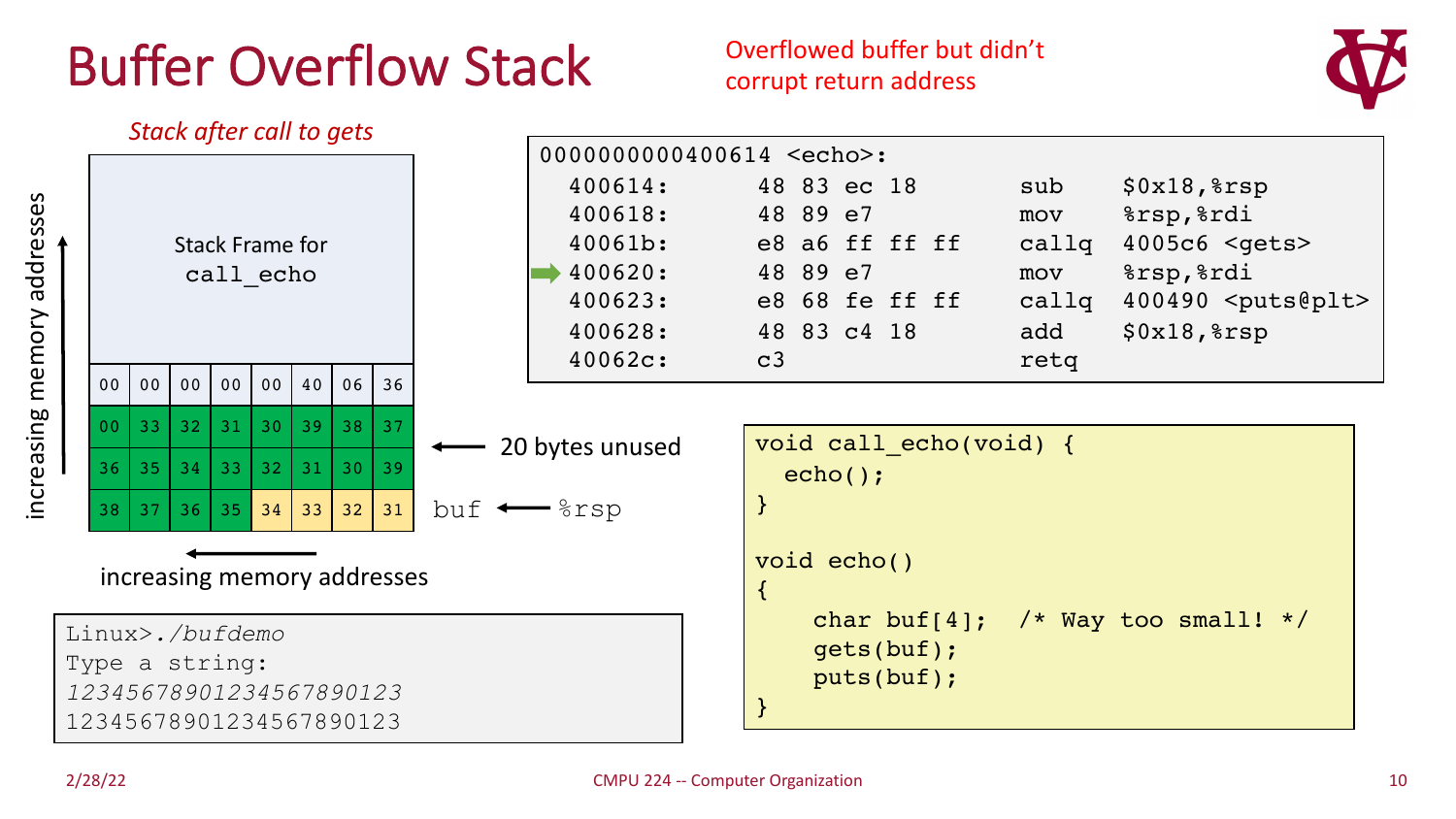### Overflowed buffer and corrupted the return address



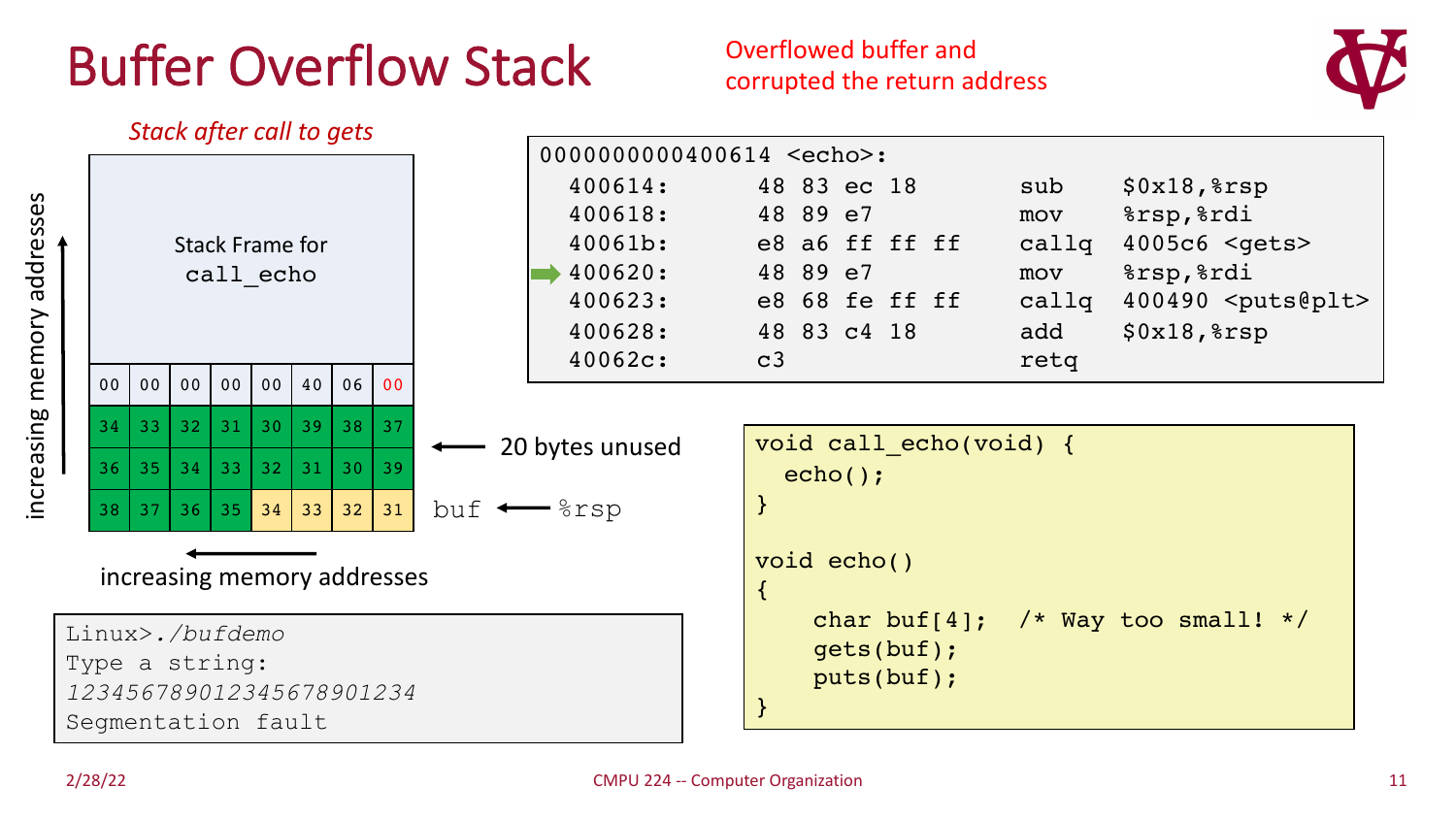# Where did we go?

*Stack after call to gets*



### *Actual assembly code near address 0x400600*

| <b>Stack Frame for</b><br>call echo |                |                |                |                |    |    |                |
|-------------------------------------|----------------|----------------|----------------|----------------|----|----|----------------|
| 0 <sub>0</sub>                      | 0 <sub>0</sub> | 0 <sub>0</sub> | 0 <sub>0</sub> | 0 <sub>0</sub> | 40 | 06 | 0 <sub>0</sub> |
| 34                                  | 33             | 32             | 31             | 30             | 39 | 38 | 37             |
| 36                                  | 35             | 34             | 33             | 32             | 31 | 30 | 39             |
| 38                                  | 37             | 36             | 35             | 34             | 33 | 32 | 31             |

| $\bullet\bullet\bullet$<br>4005ff:<br>95<br>0f<br>8c1<br>setne<br>Jc1<br>%cl, %sil<br>400602:<br>40 84 ce<br>test<br>400605:<br>$4005e0$ <gets+0x1a><br/>75 d9<br/>jne<br/>400607:<br/>\$0x0, (\$xdx)<br/>c6 02 00<br/>movb<br/>%rbp, %rax<br/>40060a:<br/>48 89 e8<br/>mov<br/><math>\$0x8,</math> <math>\$rsp</math><br/>40060d:<br/>48 83 c4 08<br/>add<br/><math>s</math>rbx<br/>5<sub>b</sub></gets+0x1a> | 00000000004005c6 <gets>:</gets> |  |     |  |  |  |
|----------------------------------------------------------------------------------------------------------------------------------------------------------------------------------------------------------------------------------------------------------------------------------------------------------------------------------------------------------------------------------------------------------------|---------------------------------|--|-----|--|--|--|
| 400612:<br>%rbp<br>5d<br>pop<br>400613:<br>C <sub>3</sub><br>retq                                                                                                                                                                                                                                                                                                                                              | 400611:                         |  | pop |  |  |  |

### *Address 0x400600 interpreted as instructions*

| 400600:                                | 95             | xchq | &eax, &ebp                       |
|----------------------------------------|----------------|------|----------------------------------|
| 400601:                                | c1 40 84 ce    | roll | $$0xce, -0x7c ($rax)$            |
| 400605:                                | 75 d9          | jne  | $4005e0$ <gets+0x1a></gets+0x1a> |
| 400607:                                | $C6$ 02 00     | movb | \$0x0, (\$xdx)                   |
| 40060a:                                | 48 89 e8       | mov  | %rbp, %rax                       |
| $\bullet\quad\bullet\quad\bullet\quad$ |                |      |                                  |
| 400613:                                | C <sub>3</sub> | retq |                                  |

### program crashes here

We now have the ability to hijack the program by jumping to arbitrary code anywhere in the program!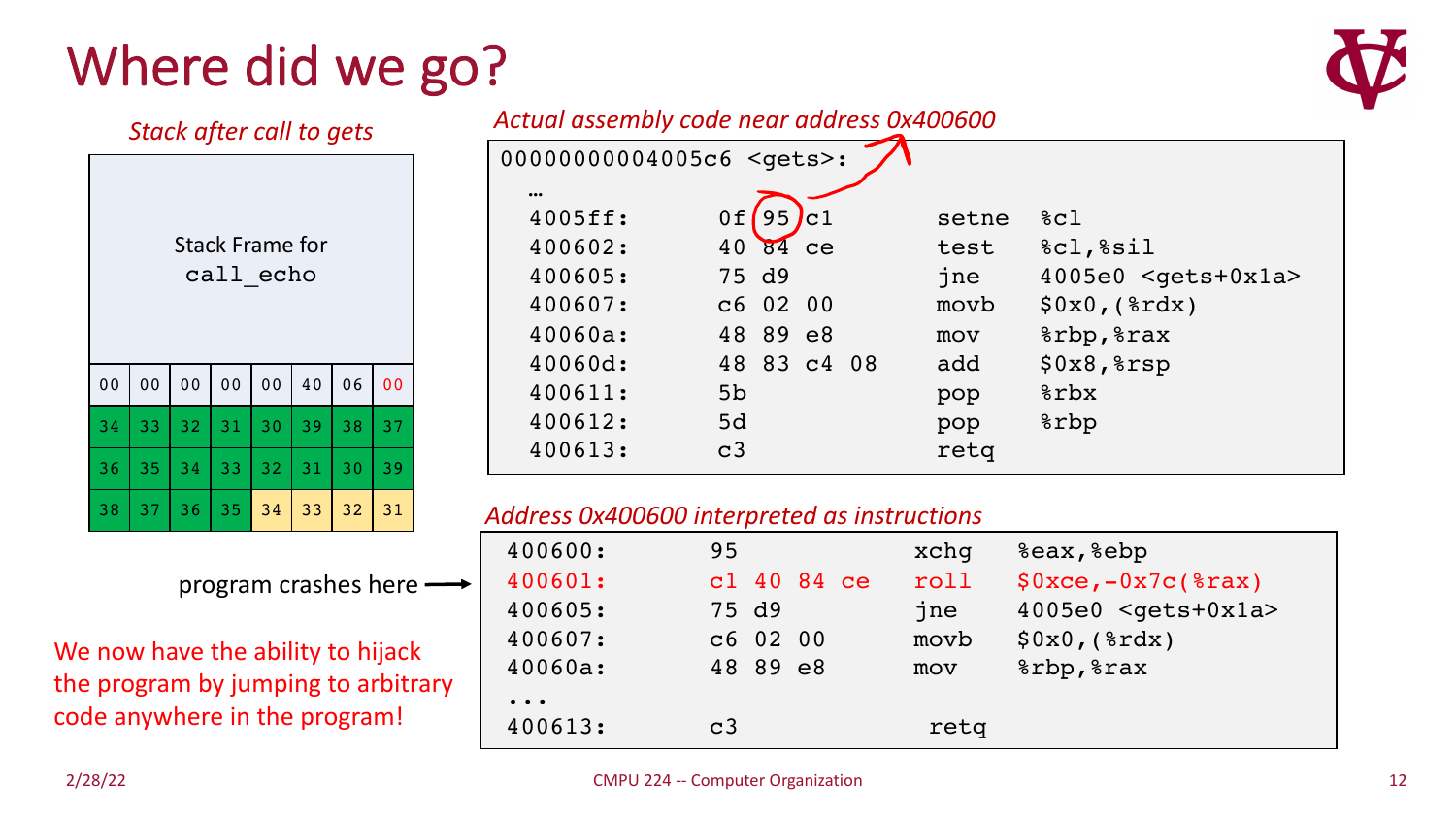### Code Injection Attacks

- Input string contains byte representation of executable code
- Overwrite return address A with address of buffer B
- When Q executes ret, will jump to exploit code



| $int Q()$ {       |
|-------------------|
| char buf $[64]$ ; |
| gets (buf) ;      |
|                   |
| return ;          |
|                   |



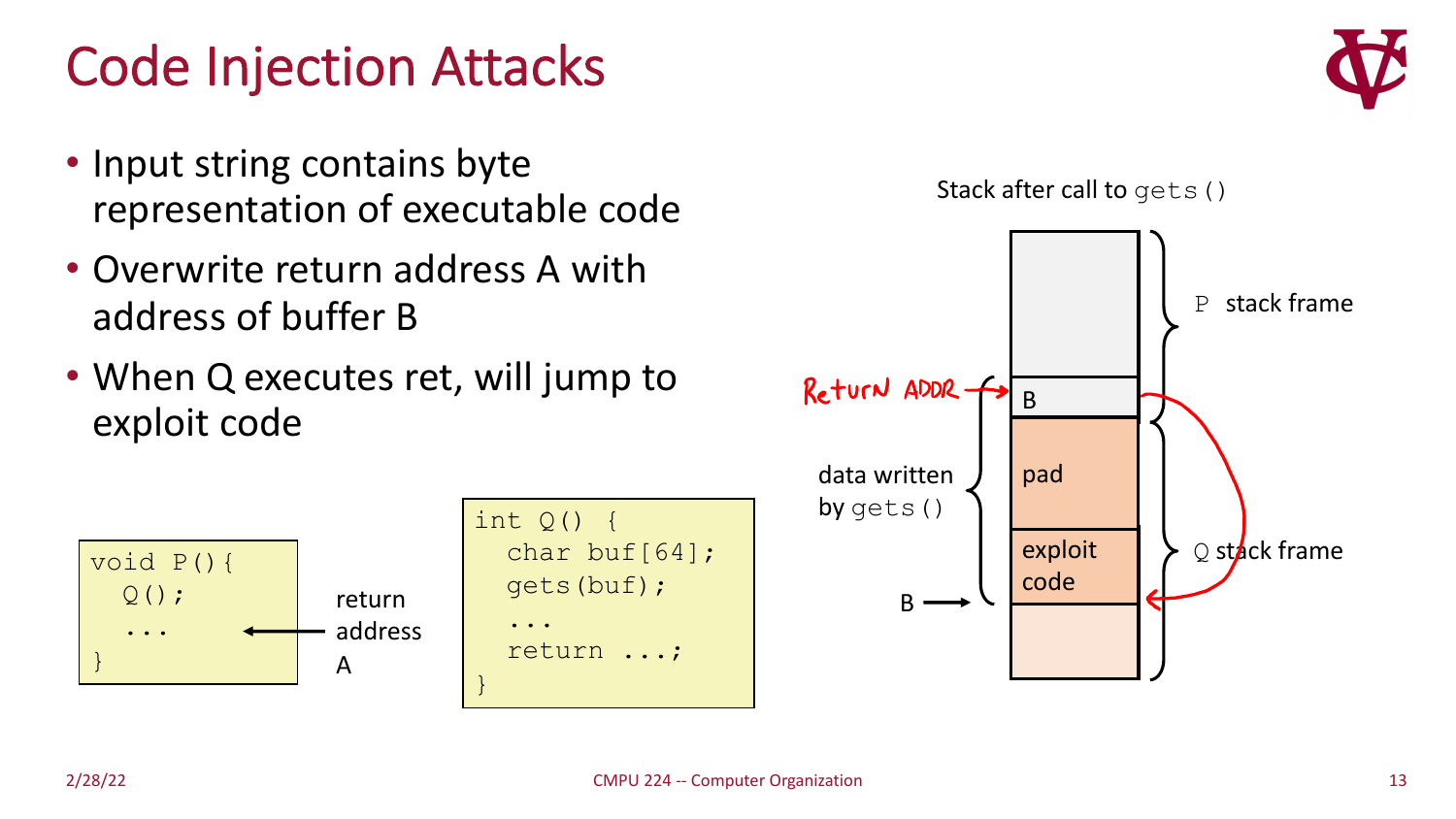# Exploits Based on Buffer Overflows



- *Buffer overflow bugs can allow remote machines to execute arbitrary code on victim machines*
- Distressingly common in real progams
	- Programmers keep making the same mistakes  $\odot$
	- Recent measures make these attacks much more difficult
- Examples across the decades
	- Original "Internet worm" (1988)
	- "IM wars" (1999)
	- Twilight hack on Wii (2000s)
	- ... and many, many more
- You will learn some of the tricks in attacklab
	- Hopefully to convince you to never leave such holes in your programs!!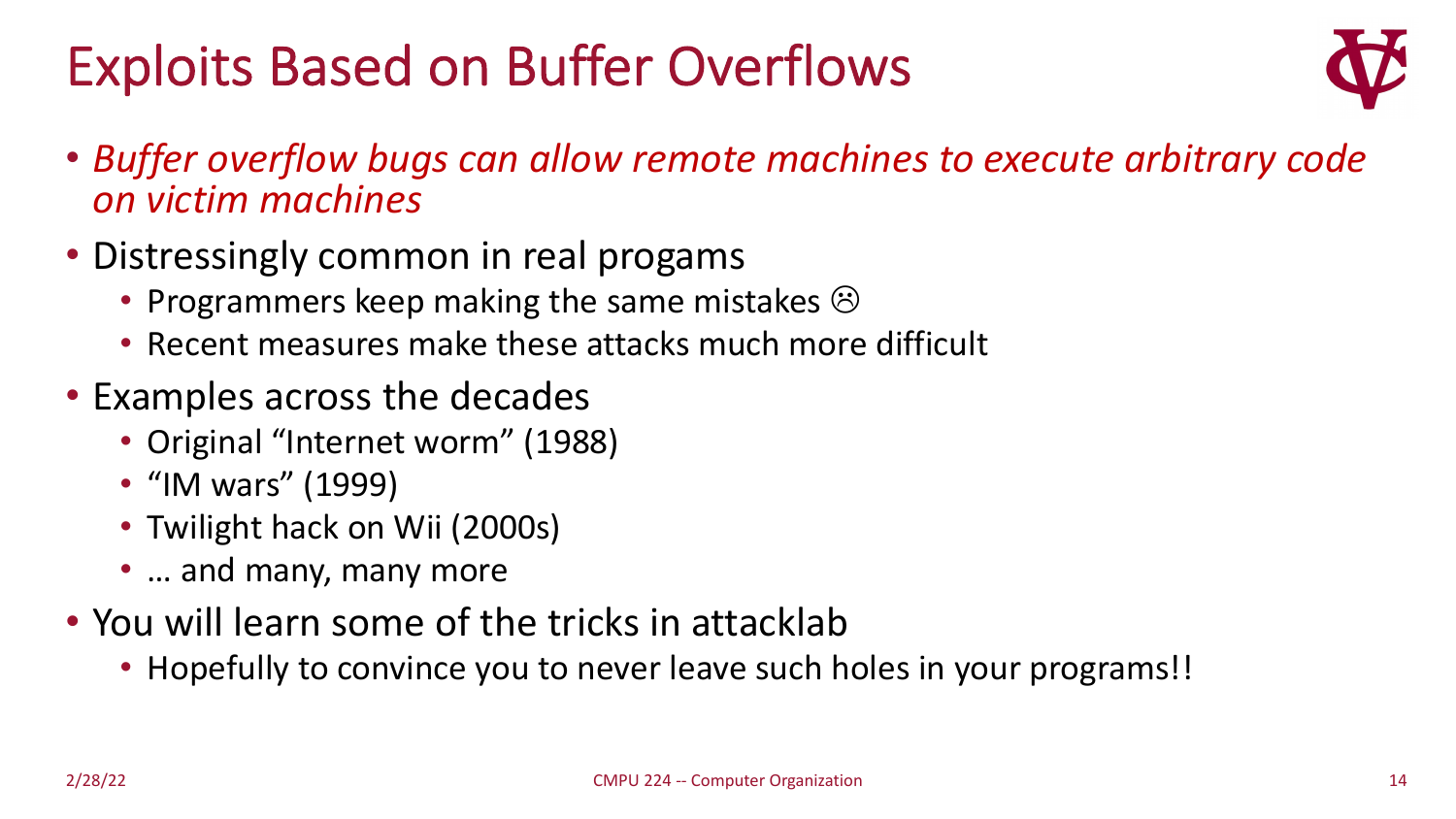# Example: the original Internet worm (1988)



- Exploited a few vulnerabilities to spread
	- Early versions of server program used to see who was logged in to the system used **gets()** to read the argument sent by the client:
	- Worm attacked the server program by sending phony argument to the server:
		- *"exploit-code padding new-return-address"*
		- exploit code: executed a root shell on the victim machine with a direct TCP connection to the attacker.
- Once on a machine, scanned for other machines to attack
	- Invaded  $\sim$  6000 computers in hours (10% of the Internet  $\odot$  )
		- see June 1989 article in *Comm. of the ACM*
	- The young author of the worm was prosecuted…
	- and CERT was formed…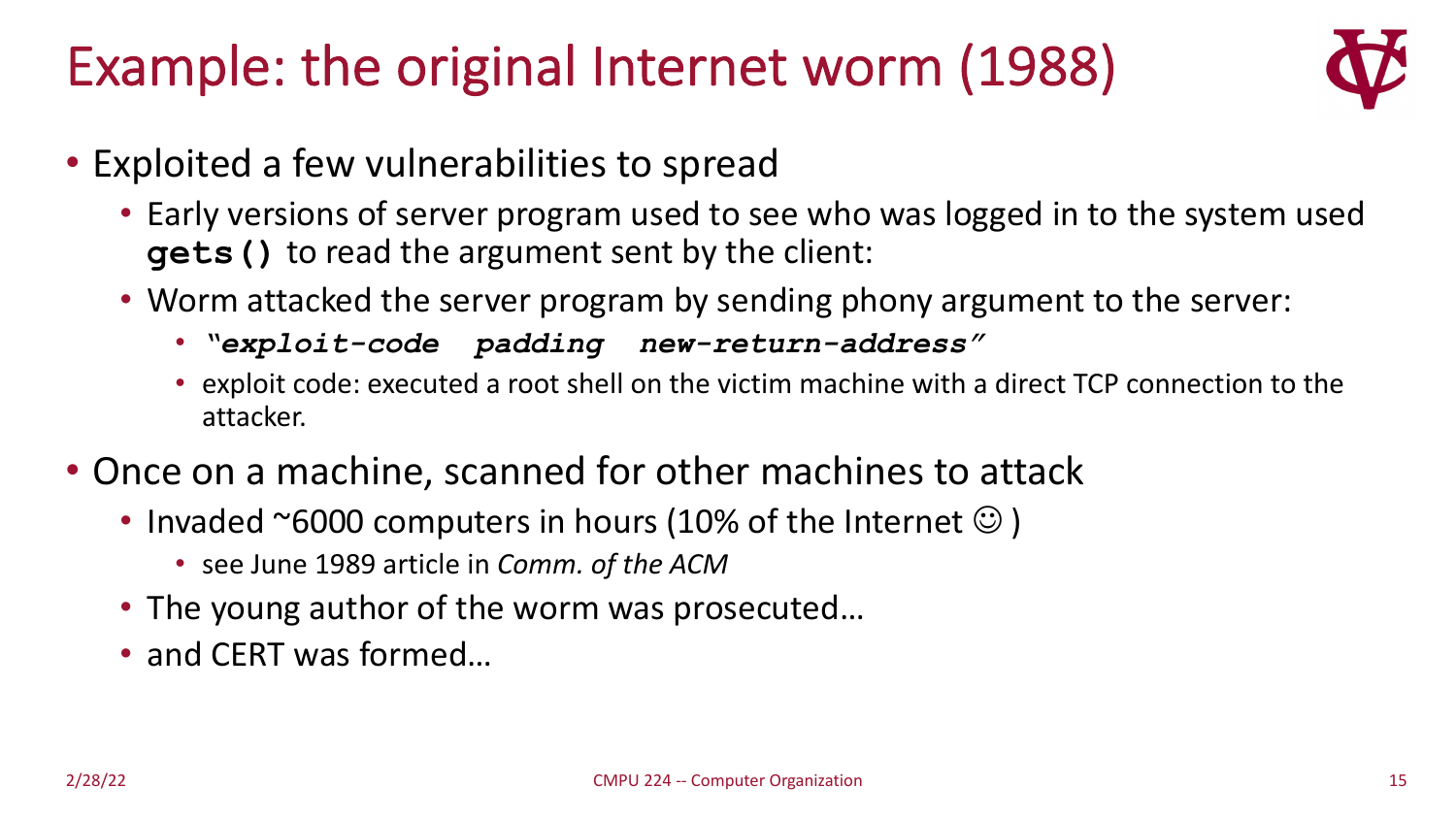### Example 2: IM War



- Full account:
	- https://nplusonemag.com/issue-19/essays/chat-wars/
- July 1999
	- Microsoft launches MSN Messenger (instant messaging system).
	- Messenger clients can access popular AOL Instant Messaging Service (AIM) servers

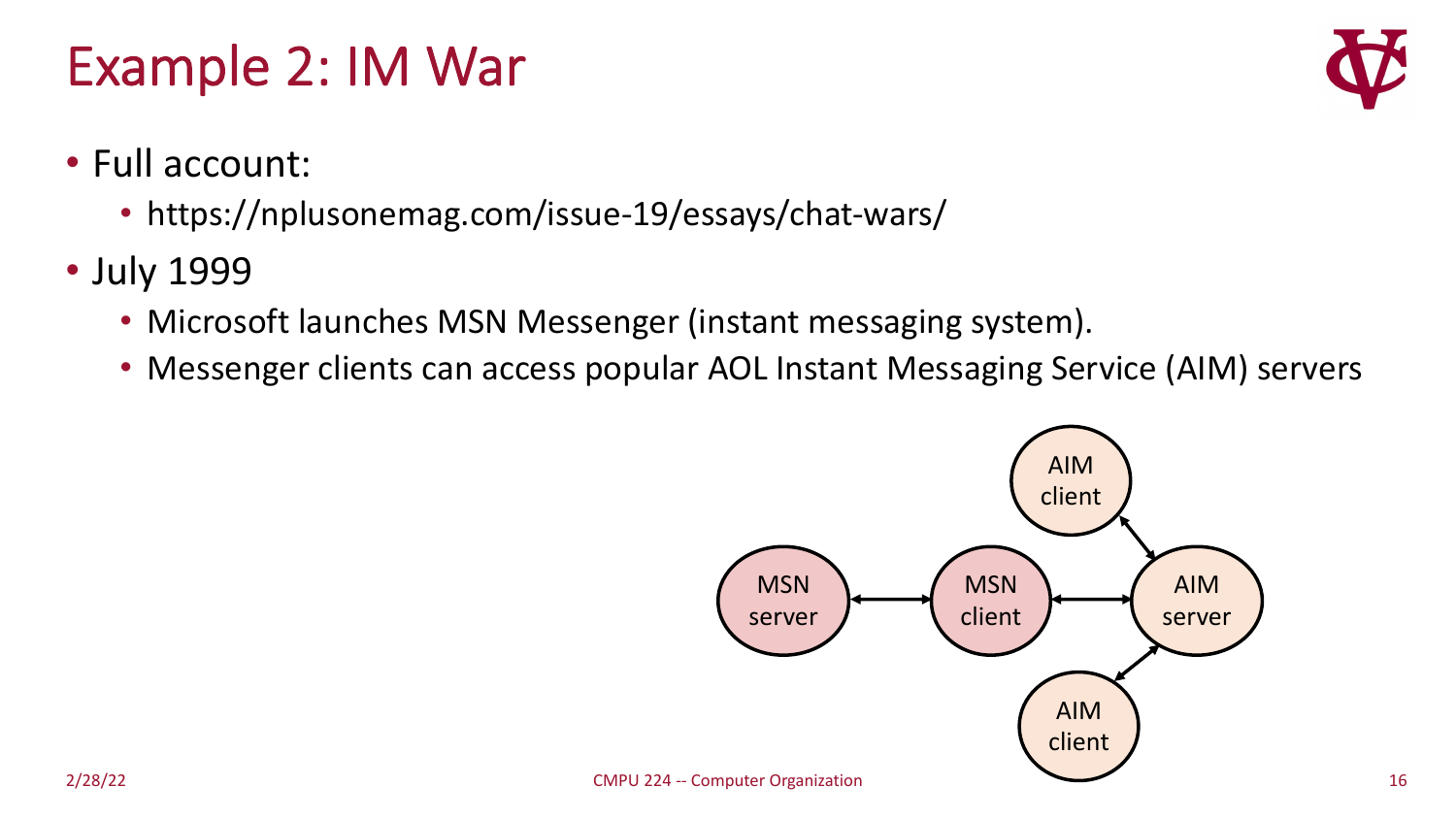# IM War (cont.)



### • August 1999

- Mysteriously, Messenger clients can no longer access AIM servers
- Microsoft and AOL begin the IM war:
	- AOL changes server to disallow Messenger clients
	- Microsoft makes changes to clients to defeat AOL changes
	- At least 13 such skirmishes
- What was really happening?
	- AOL had discovered a buffer overflow bug in their own AIM clients
	- They exploited it to detect and block Microsoft: the exploit code returned a 4-byte signature (the bytes at some location in the AIM client) to server
	- When Microsoft changed code to match signature, AOL changed signature location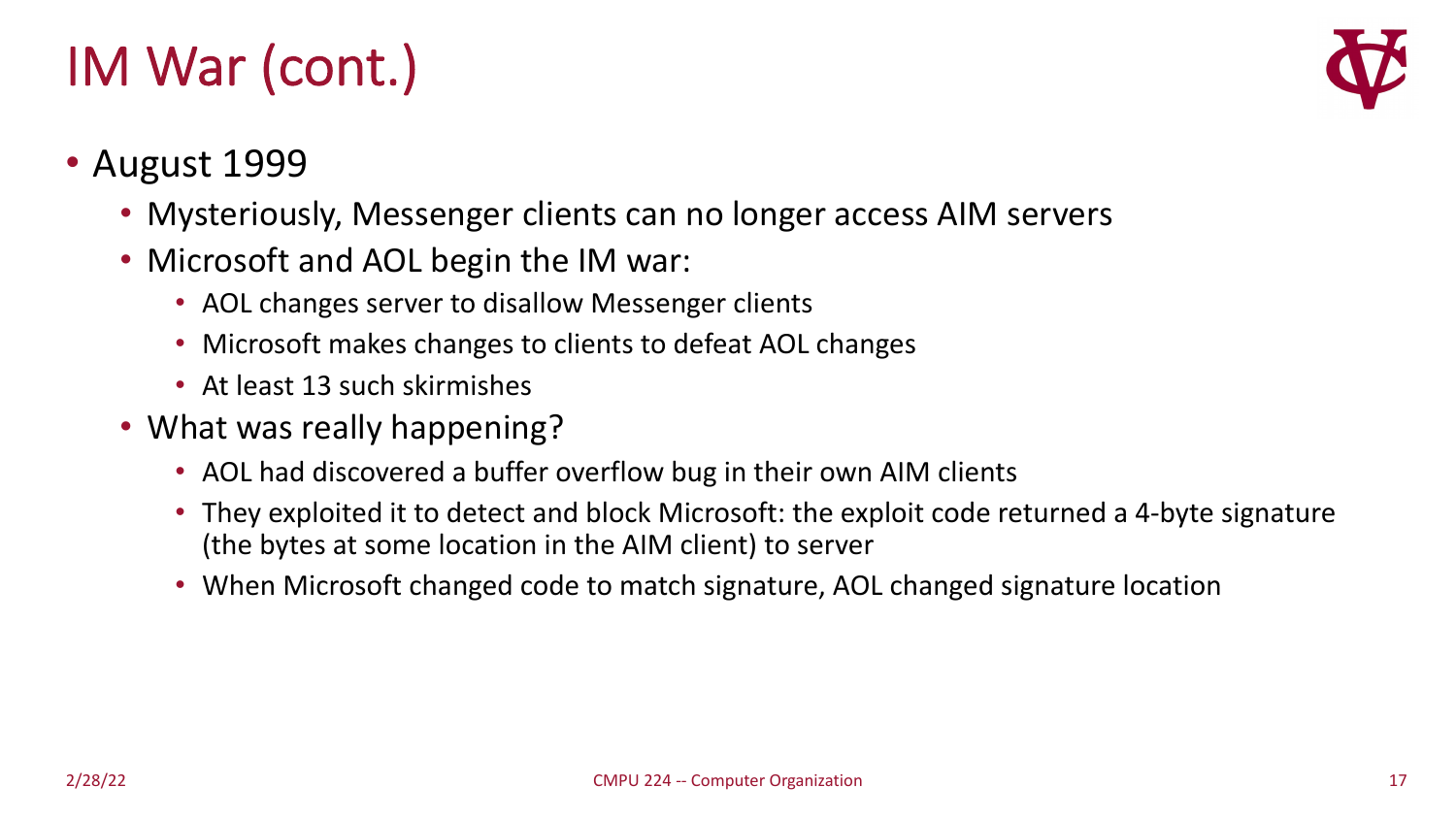Date: Wed, 11 Aug 1999 11:30:57 -0700 (PDT) From: Phil Bucking <philbucking@yahoo.com> Subject: AOL exploiting buffer overrun bug in their own software! To: rms@pharlap.com



Mr. Smith,

I am writing you because I have discovered something that I think you might find interesting because you are an Internet security expert with experience in this area. I have also tried to contact AOL but received no response.

I am a developer who has been working on a revolutionary new instant messaging client that should be released later this year.

...

It appears that the AIM client has a buffer overrun bug. By itself this might not be the end of the world, as MS surely has had its share. But AOL is now \*exploiting their own buffer overrun bug\* to help in its efforts to block MS Instant Messenger.

....

Since you have significant credibility with the press I hope that you can use this information to help inform people that behind AOL's friendly exterior they are nefariously compromising peoples' security.

Sincerely, Phil Bucking Founder, Bucking Consulting

philbucking@yahoo.com *It was later determined that this email originated from within Microsoft!*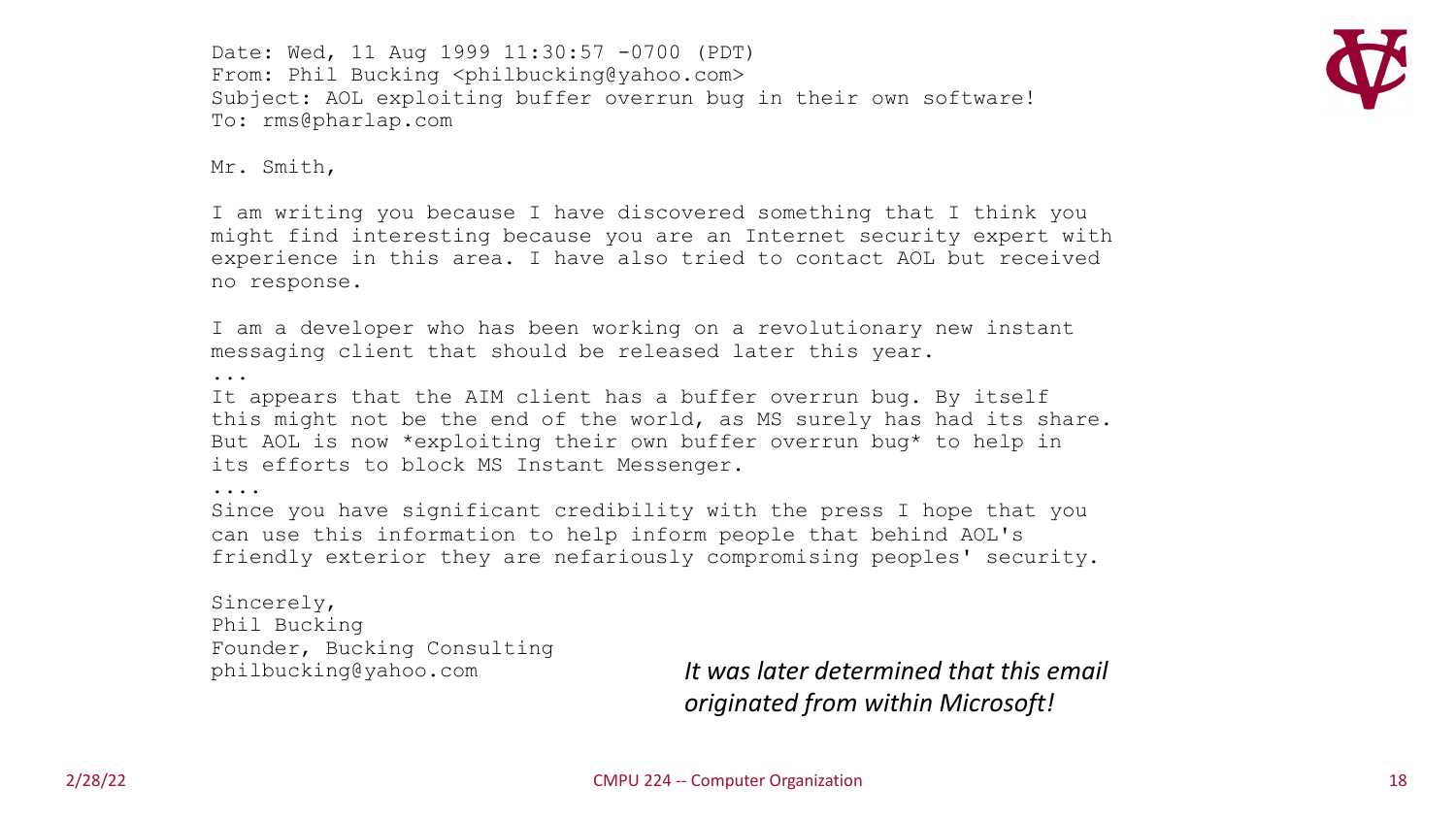# OK, what to do about buffer overflow attacks



- Avoid overflow vulnerabilities
- Employ system-level protections
- Have compiler use "stack canaries"

• Let's talk about each of these…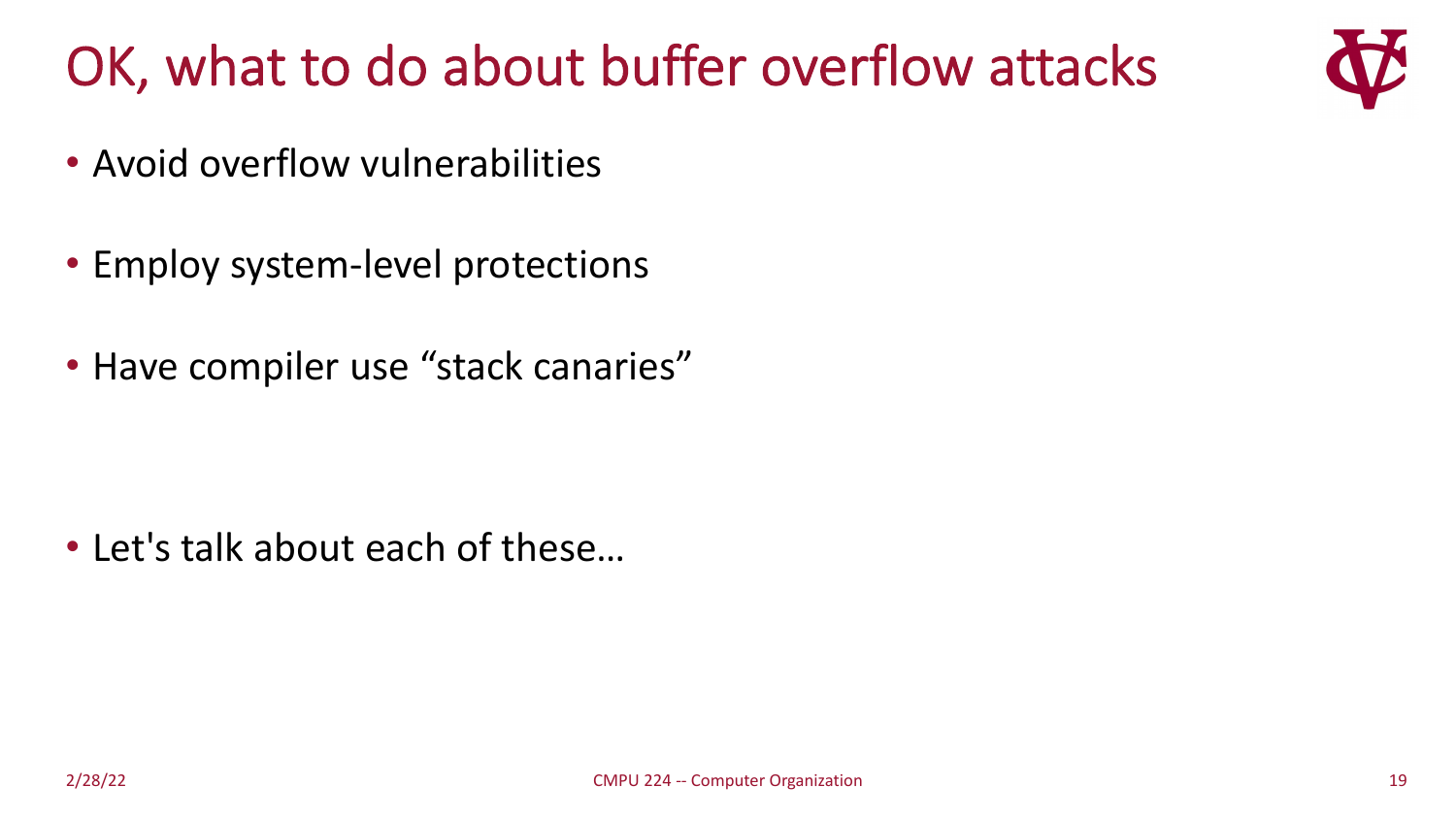# 1. Avoid Overflow Vulnerabilities in Code (!)



- For example, use library routines that limit string lengths
	- **fgets** instead of **gets**
	- **strncpy** instead of **strcpy**
	- Don't use **scanf** with **%s** conversion specification
		- Use **fgets** to read the string
		- Or use **%ns** where **n** is a suitable integer

```
/* Echo Line */
void echo()
\{char buf[4]; 
    fgets(buf, (4) stdin);
    puts(buf);
}
```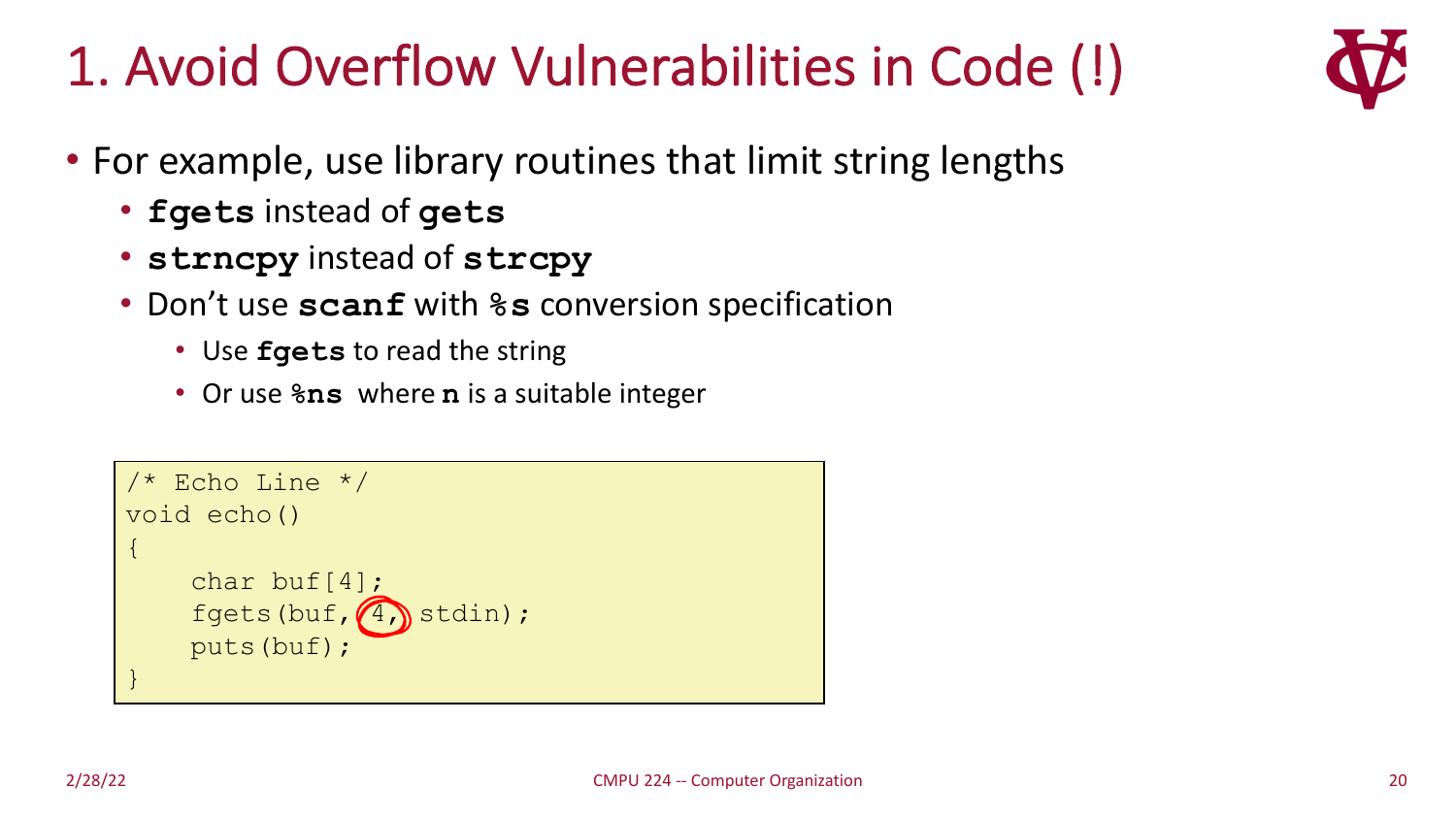# 2. System-Level Protections can help



- Randomized stack offsets • At start of program, allocate random amount of space on stack
	- Shifts stack addresses for entire program
	- Makes it difficult for hacker to predict beginning of inserted code

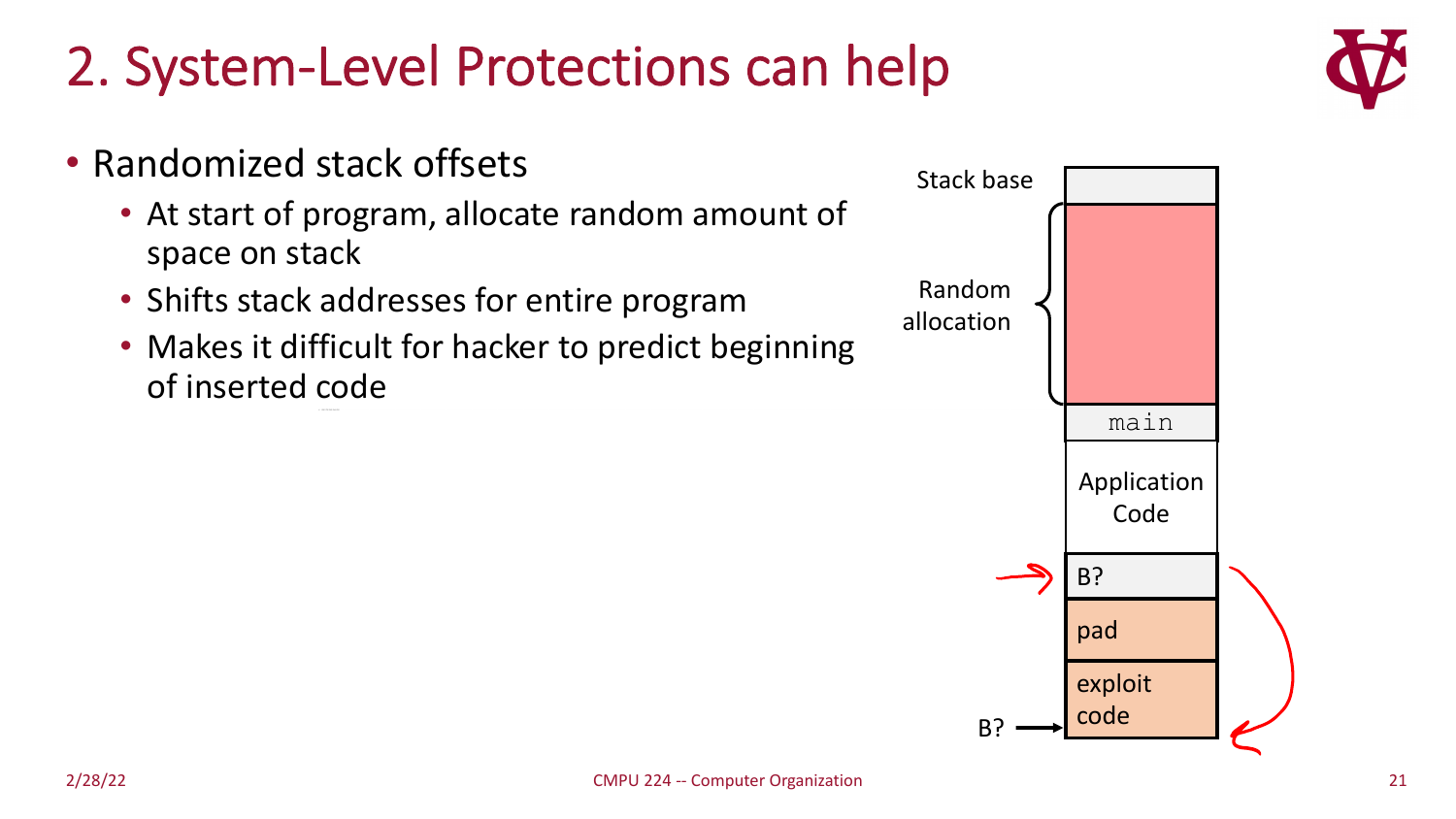### 2. System-Level Protections can help



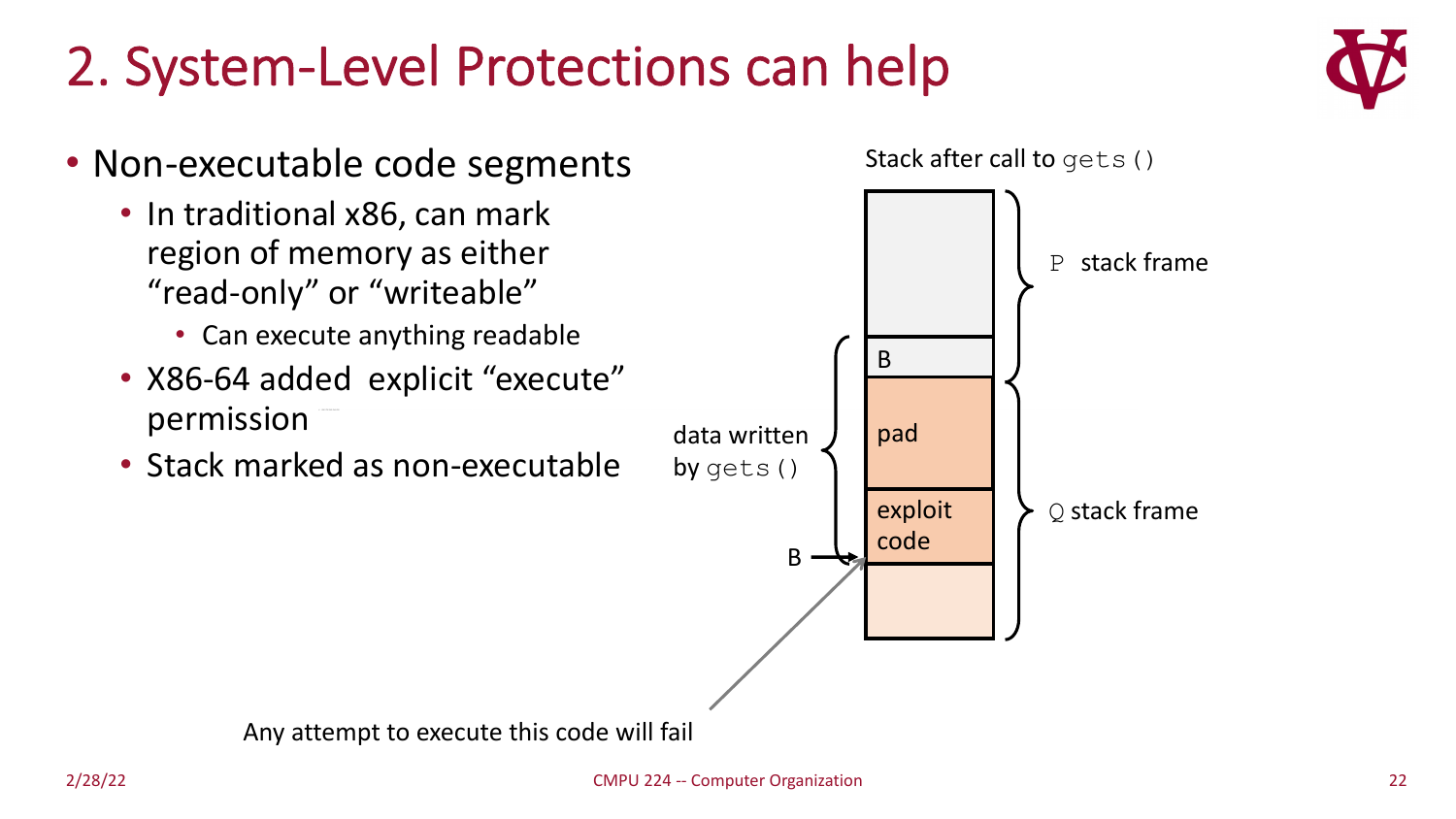# 3. Stack Canaries can help



• Idea

- Place special value ("canary") on stack just beyond buffer
- Check for corruption before exiting function
- GCC Implementation
	- **-fstack-protector**
	- Now the default (disabled earlier)

Linux>*./bufdemo-sp* Type a string: *0123456*

0123456

```
Linux>./bufdemo-sp
Type a string:
01234567
*** buffer overflow detected ***: ./bufdemo-sp terminated
```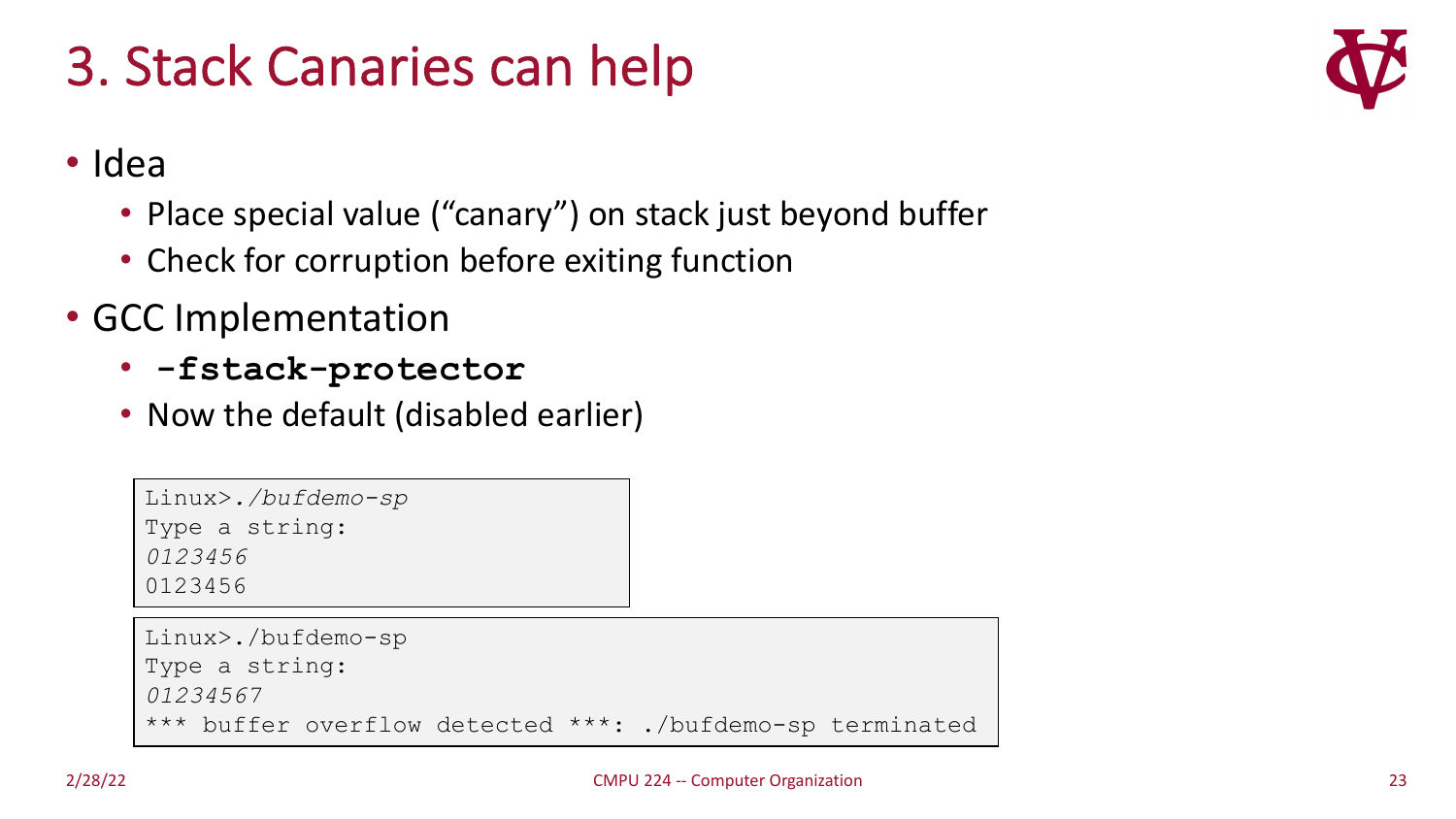### Protected Buffer Disassembly



echo:

|                           | 40072f:                     | sub   | $$0x18,$ $$rsp$                                  |
|---------------------------|-----------------------------|-------|--------------------------------------------------|
|                           | 400733:                     | mov   | %fs:0x28,%rax<br># Retrieve canary               |
|                           | 40073c:                     | mov   | %rax, 0x8 (%rsp) # Store on stack                |
| Stack before call to gets | 400741:                     | XOY   | %eax, %eax<br># Zero out Register                |
|                           | 400743:                     | mov   | %rsp, %rdi                                       |
|                           | 400746:                     | callq | 4006e0 < qets                                    |
|                           | 40074b:                     | mov   | %rsp, %rdi                                       |
| <b>Stack Frame for</b>    | 40074e:                     | callq | 400570 <puts@plt></puts@plt>                     |
| call echo                 | 400753:                     | mov   | $0x8$ ( $8rsp$ ), $8rax$ # Retrieve canary       |
|                           | 400758:                     | XOY   | %fs:0x28,%rax # Compare to stored value          |
|                           | $'400761$ :                 | je    | $400768$ <echo+0x39> 2ero when equal</echo+0x39> |
| Return Address (8 bytes)  | 400763:                     | callq | 400580 < stack chk fail@plt> # Stack bad!        |
|                           | $\bigtriangledown$ 400768:  | add   | $$0x18,$ $$rsp$                                  |
|                           | 40076c:                     | retg  |                                                  |
| Canary (8 bytes)          |                             |       |                                                  |
| (3)[2][1][0]              | $buf \longleftarrow$ $srsp$ |       |                                                  |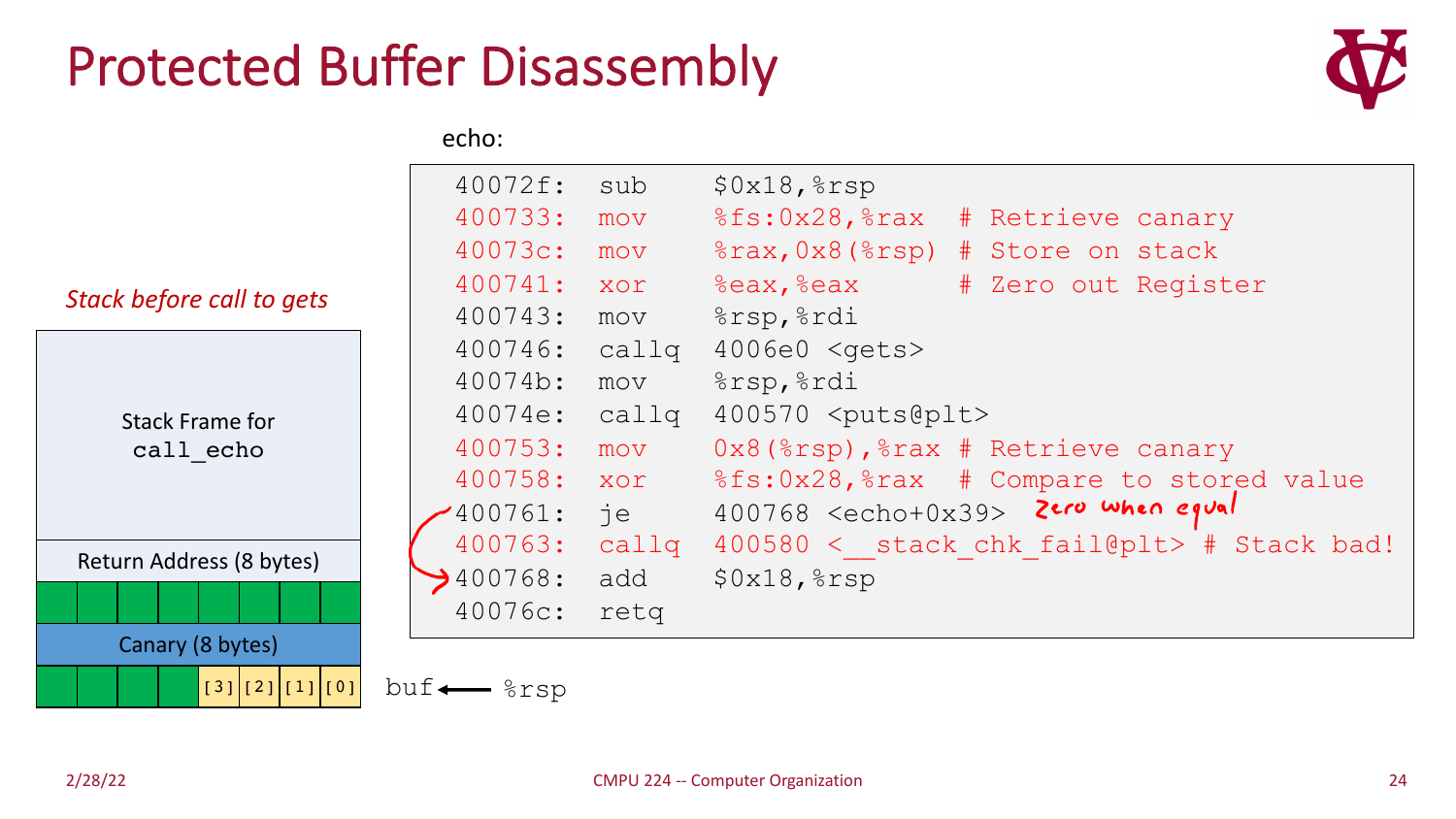## Return-Oriented Programming Attacks



- Challenge (for hackers)
	- Stack randomization makes it hard to predict buffer location
	- Marking stack non-executable makes it hard to insert binary code
- Alternative Strategy
	- Use existing code
		- E.g., library code from stdlib
	- String together fragments to achieve overall desired outcome
	- *Does not overcome stack canaries*
- Construct program from *gadgets*
	- Sequence of instructions ending in **ret**
		- Encoded by single byte **0xc3**
	- Code positions fixed from run to run
	- Code is executable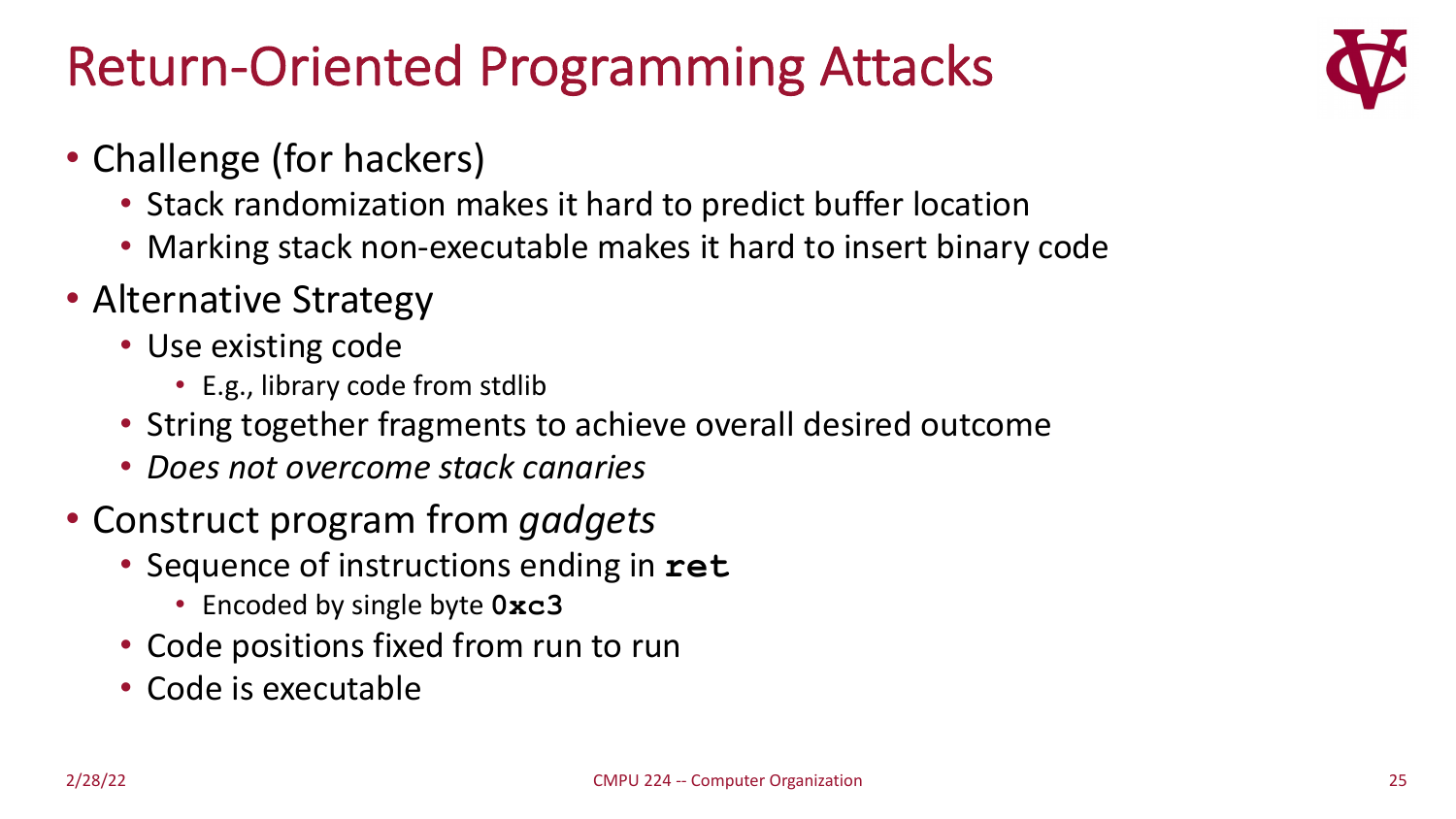## Gadget Example #1

}



long ab\_plus\_c(long a, long b, long c) { return  $a^*b + c$ ;



• Use tail end of existing functions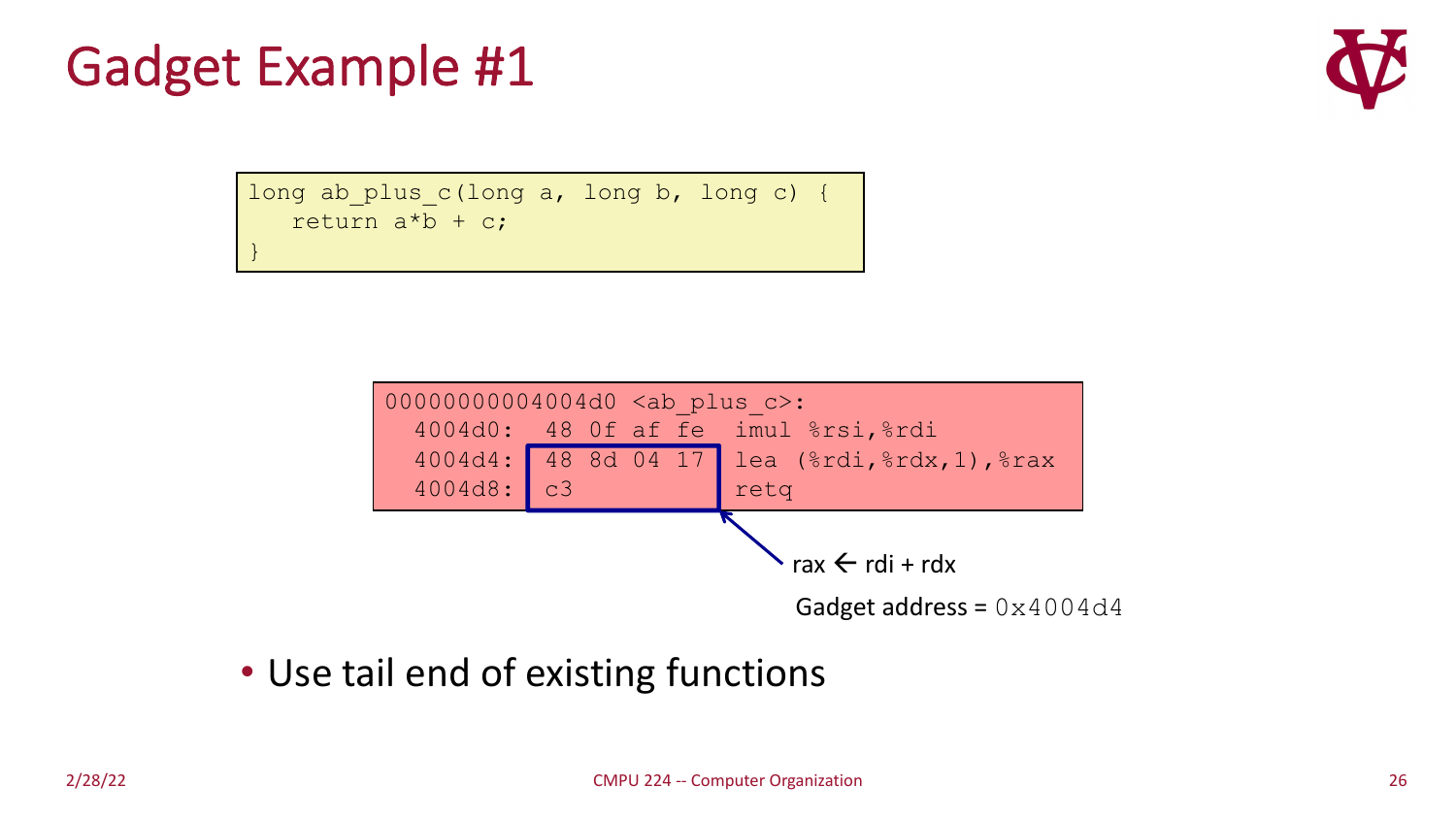# Gadget Example #2



void setval(unsigned \*p) {  $*_{p}$  = 3347663060u; }



### • Repurpose byte codes